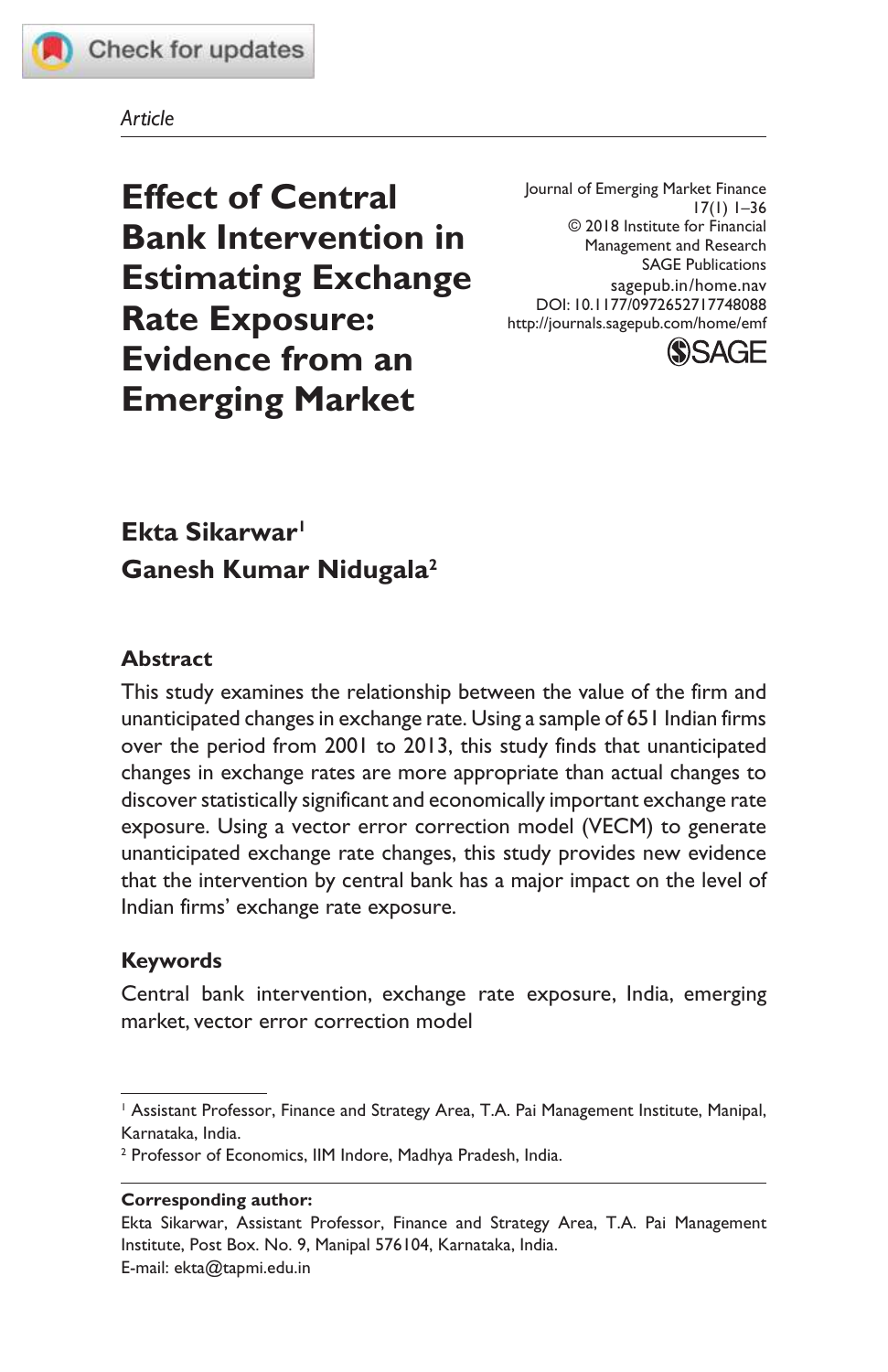# **Introduction**

Financial theory suggests that cash flows of a firm are sensitive to unanticipated changes in exchange rates (Hekman, 1983, 1985; Shapiro, 1975). The extent to which the value of a firm is affected by unexpected changes in exchange rates is known as exchange rate exposure (Adler & Dumas, 1984). Conventionally all firms, domestic and international, are exposed to exchange rate risk, but empirical studies have found mixed results. While some studies report strong evidence of exposure (Bacha, Mohamad, Raihan, & Mohd, 2013; Kiymaz, 2003; Parsley & Popper, 2006; Tsai, Chiang, Tsai, & Liou, 2014; Ye, Hutson, & Muckley, 2014), a large number of studies reveal that only a small number of firms are significantly affected by exchange rate changes (Chue & Cook, 2008; Jorion, 1990; Lin, 2011; Muller & Verschoor, 2007). The inability of empirical evidence to support the theoretical phenomenon gives rise to 'exchange rate exposure puzzle', a term mentioned by Bartram and Bodnar (2007). One of the explanations of the exposure puzzle provided by existing literature includes methodological weakness (Francis, Hasan, & Hunter, 2008; Priestley & Ødegaard, 2007), and measurement biases due to different return measurement horizon (Bodnar & Wong, 2003; Chow, Lee, & Solt, 1997; Dominguez & Tesar, 2006) and the choice of exchange rate (Fraser & Pantzalis, 2004; Rees & Unni, 2005).

There are a few measurement issues observed in the literature related to the estimation of exchange rate exposure. First, the extant literature has used actual changes in exchange rates to estimate the exposure, assuming that most of the changes in spot exchange rates are unanticipated (Dominguez & Tesar, 2006; He & Ng, 1998; Hutson & Laing, 2014; Hutson & Stevenson, 2010; Jorion, 1990). However, existing literature suggests that exchange rates do not always follow random walk (Dua  $\&$ Ranjan, 2012; Li, Tsiakas, & Wang, 2014) and, therefore, actual exchange rate changes contain both expected and unexpected components. In this way, it becomes important to separate unexpected part from actual changes (Amihud, 1994; Bredin & Hyde, 2011; Choi, Elyasiani, & Kopecky, 1992; Gao, 2000; Jongen, Muller, & Verschoor, 2012).

Second, a very small part of literature has used unanticipated changes in exchange rates to estimate exposure. Existing studies that use macroeconomic models to capture unexpected exchange rate changes (Doukas, Hall, & Lang, 2001; Gao, 2000) have ignored the potential influence of country's exchange rate regime-related factors that possibly affect the level of exchange rates and the associated exchange rate exposure (Ye et al., 2014). There is a wide range of theoretical literature and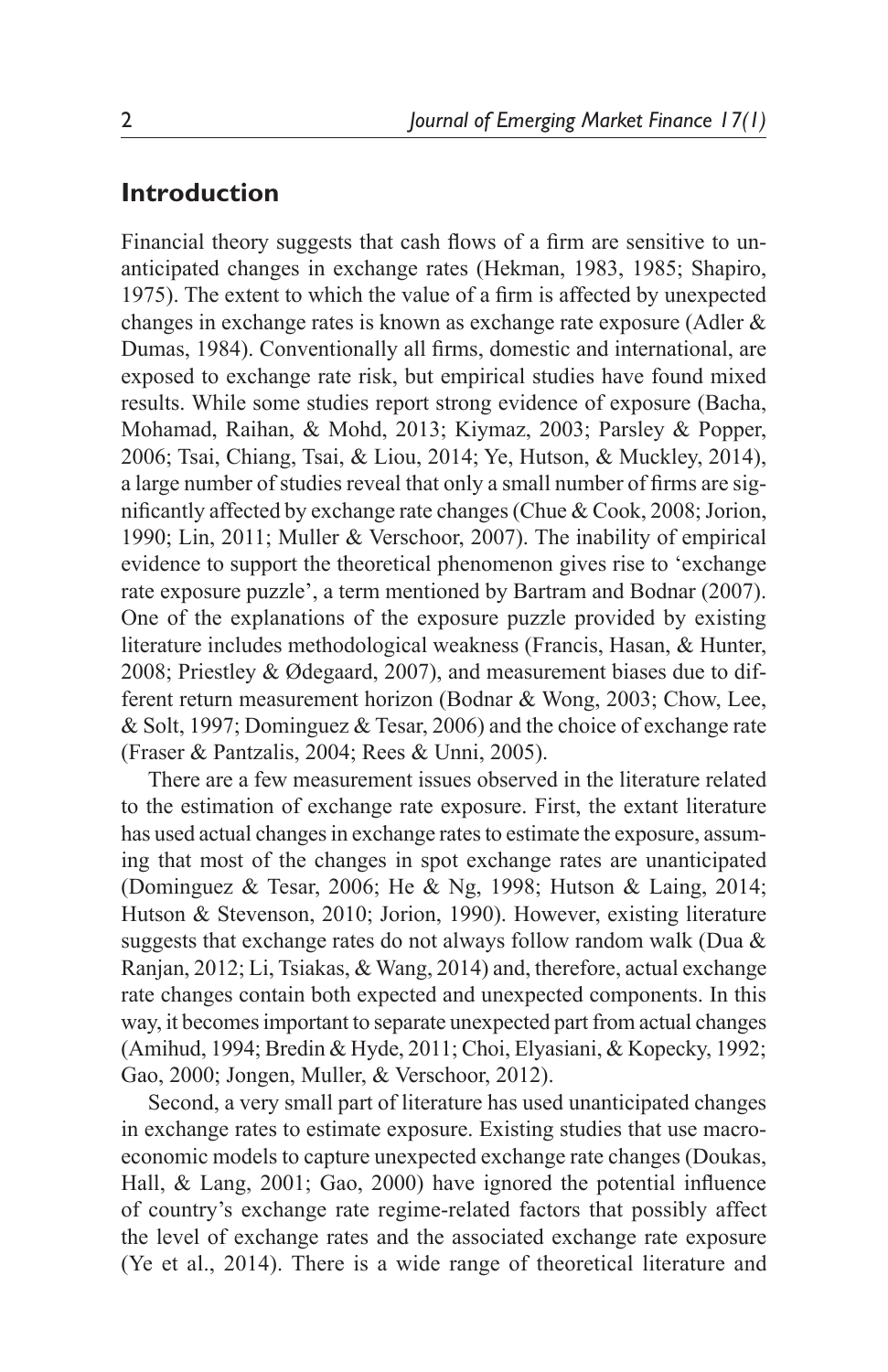mounting empirical evidence which suggest that intervention by central bank plays an important role in influencing the level of exchange rates (Dominguez & Frankel, 1993; Galati, Melick, & Micu, 2005; Goodhart & Hesse, 1993) and exchange rate volatility (Fatum & King, 2006; Hoshikawa, 2008; Kim, Minh, & Pham, 2006). The information on central bank intervention also improves the predictive power of the forecast model (Dua & Ranjan, 2012; Reitz, 2002) in countries that have managed floating exchange rate regime. Therefore, the macroeconomic models adopted for developed markets to capture unexpected exchange rate changes should not be replicated for countries that follow managed float exchange rate regime and need to be extended by incorporating the effects of central bank intervention.

In this study, a sample of 651 Indian firms is used to examine the relationship between unanticipated changes in exchange rate and the value of the firm. The unanticipated changes in exchange rate are captured by the proposed macroeconomic model that incorporates central bank intervention effects. This study argues that exposure puzzle can be attributed to the measurement biases due to the use of spot actual changes in exchange rate for estimating exposure by prior studies. The study explores an alternative explanation to the exposure puzzle by using a different approach to the majority of the extant literature of measuring the unanticipated exposure.

This article contributes to the existing literature in a number of ways. First, this study proposes an extended macroeconomic model with central bank intervention effects to estimate the unanticipated exchange rate changes and provides new evidence that the intervention by central bank has a major impact on the level of firms' exchange rate exposure. Second, this article employs a different econometric approach, a vector error correction model (VECM), to capture unanticipated exchange rate changes. Since there is a simultaneous relationship between exchange rates and macroeconomic variables, ordinary least square (OLS) method provides inaccurate estimates (Gujarati, 2002). The current study has used VECM for a system of seven macroeconomic variables that are supposed to affect exchange rates.

The findings have important theoretical and practical implications. In terms of theoretical significance, the results explain the existing exposure puzzle by providing evidence that intervention by central bank is a major factor which affects the exchange rate exposure of firms. In this way, this study contributes to the extant literature which attributes the insignificant empirical findings to exposure measurement biases. In terms of practical significance, the study suggests a new efficient approach for managers to measure the exposure of their firms which could further help them to plan their hedging policies.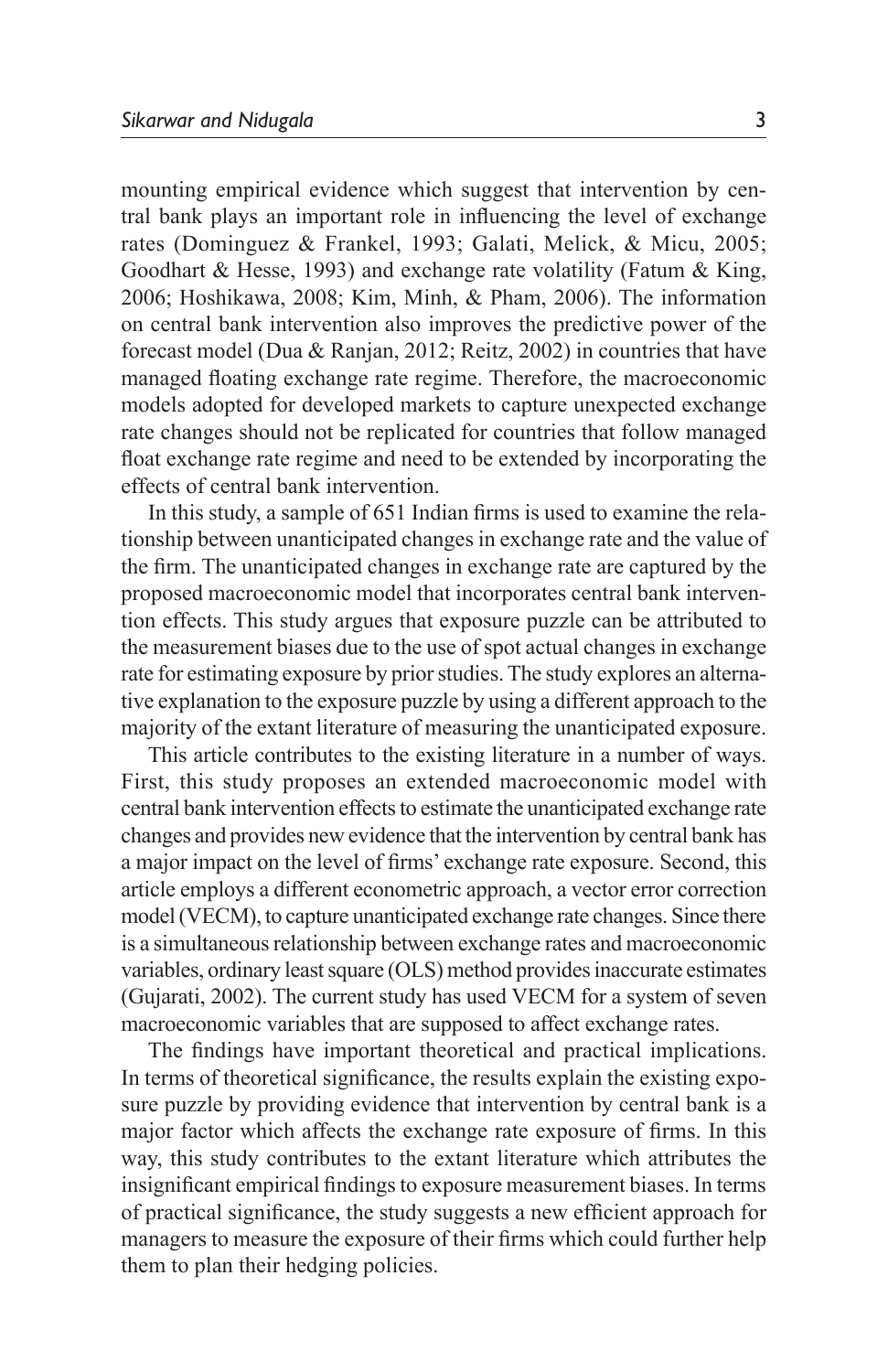The rest of this article is structured as follows. The next section contains theoretical framework and a brief review of the related literature on exchange rate exposure. The research methodologyis described in 'Methodology' section. The 'Data and Sample Selection' section contains some information on the data and sample selection. The empirical analysis is presented in 'Empirical Results and Discussion' section followed by robustness tests in the next section. The final section offers some concluding remarks.

## **Theoretical Background and Empirical Literature**

Exchange rate exposure is defined as the sensitivity of the value of the firm to unexpected changes in exchange rates (Adler & Dumas, 1984). This specification assumes that the stock market operates efficiently and current market prices are assumed to have already incorporated the anticipated changes in exchange rates. Hence, only the unanticipated or innovated components should affect stock returns. The exchange rate exposure is theoretically classified into three broad categories (Eun & Resnick, 2014). The first is 'transaction exposure', which is defined as 'the sensitivity of realised domestic currency values of the firm's contractual cash flows denominated in foreign currencies to unexpected exchange rates'. The second is 'economic exposure', which is defined as 'the extent to which future cash flows are affected by unanticipated changes in exchange rates'. The third is 'translation exposure', which refers to 'the potential that the firm's consolidated financial statements can be affected by changes in exchange rates'. Theoretically, all firms, domestic and international, are exposed to exchange rate risk.

The empirical literature on exchange rate exposure provides mixed results. Most studies are focused on US multinational firms and report a small number of firms with significant exposure (Amihud, 1994; Bartov & Bodnar, 1994; Chaieb & Mazzotta, 2013; Chang, Hsin, & Shiah-Hou, 2013; Hutson & Laing, 2014; Jorion, 1990). Many non-US studies have also reported similar findings (He & Ng, 1998; Khoo, 1994; Loudon, 1993; Rees & Unni, 2005). Studies of emerging market firms find much higher rates of significant exposure than studies of developed market firms. The findings of these studies are also inconclusive. Some studies report a small number of firms with significant exposure. These are Lin (2011) for 6 Asian countries, Chue and Cook (2008) for 15 emerging markets, Rossi (2011) for Brazilian firms, Dominguez and Tesar (2006) for Thailand and Chile, Muller and Verschoor (2007) for East Asian countries, and Aysun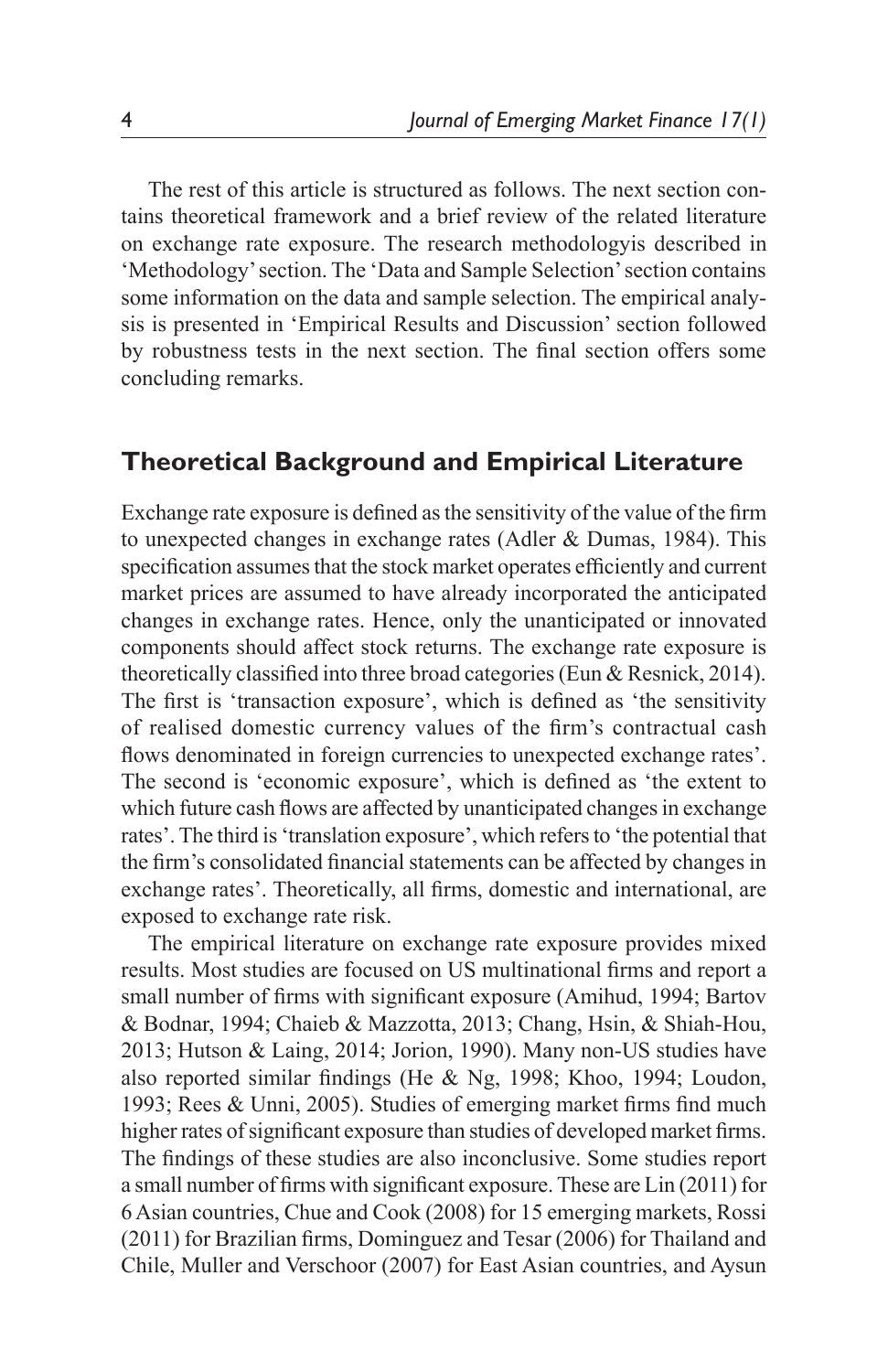and Guldi (2011) for 6 emerging markets. On the other hand, few studies find a substantial number of firms with significant exchange rate exposure. These are Parsley and Popper (2006) for East Asian countries, Kiymaz (2003) for Turkish firms, Bacha et al. (2013) for Malaysian firms and Tsai et al. (2014) for Taiwanese industries. Ye et al. (2014) find that about half of the emerging market firms from 20 countries are significantly exposed to exchange rate changes.

Several explanations are documented in literature to explain the insignificant findings on exchange rate exposure. In relation to measurement bias, it is worth noticing that the existing literature has consensus on the seminal definition of exposure, which relates unexpected changes in exchange rates to firm value. In spite of this definition, most previous literature has used actual or realised changes in exchange rates as a proxy for unanticipated currency movements in estimating the exposure (Dominguez & Tesar, 2006; He & Ng, 1998; Hutson & Laing, 2014; Hutson & Stevenson, 2010; Jorion, 1990). This could be a cause for insignificant empirical findings of prior studies.

However, unlike aforesaid studies, some other studies have recognised the inappropriate use of actual exchange rate changes as a proxy for unexpected changes to estimate the exposure and have made a significant effort to generate unanticipated changes (Amihud, 1994; Bredin & Hyde, 2011; Choi et al., 1992; Gao, 2000; Jongen et al., 2012). These studies assume that exchange rate movements are not a random walk (Dua & Ranjan, 2012; Li et al., 2014) and, therefore, actual exchange rate changes contain both expected and unexpected components. Choi et al. (1992) estimate the exposure of 48 largest US commercial banking institutions over the period January 1975 to December 1987 and conclude that actual rates are not able to detect the true exposure as stock prices have already responded to the anticipated changes at some point in the past. A recent study by Jongen et al. (2012) examines the effect of unexpected exchange rate changes on firm value for a sample of 634 US multinational firms. Using survey data to measure unanticipated changes in exchange rate, their study concludes that prior models assuming that changes in actual exchange rates are unanticipated are basically misspecified and, thus, are not able to correctly estimate the exchange rate exposure.

This literature suggests the appropriateness of unanticipated rates to estimate the exposure and brings out an important new and researchable avenue. It is important to notice that the existing studies that use macroeconomic models to capture unexpected exchange rate changes (Doukas et al., 2001; Gao, 2000) have largely ignored the potential influence of country's exchange rate regime-related factors which could possibly affect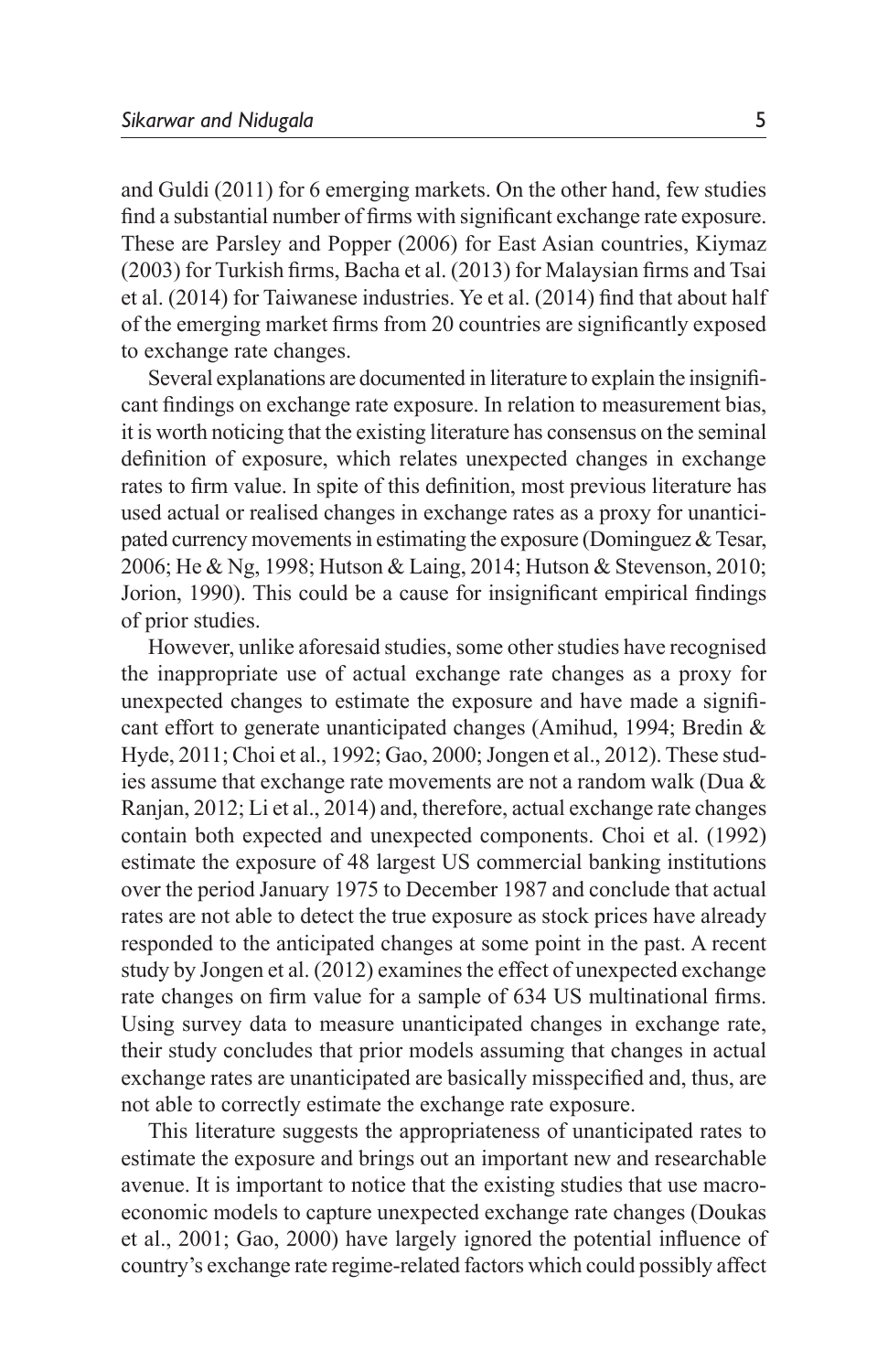the level of exchange rates and firms' exchange rate exposure (Ye et al., 2014). These macroeconomic models adopted for developed markets should not be used in a similar form for countries that follow managed float exchange rate regime. This is because the exchange rate in emerging markets that follow managed float exchange rate regime is also influenced by the intervention of regulatory authorities in the foreign exchange market along with other macroeconomic factors.

There are several economic theories which postulate that the intervention by central bank affects exchange rates through various channels, namely, monetary channel, portfolio channel, signalling channel and noisetrading channel. Non-sterilised intervention affects exchange rates through the monetary channel in which foreign exchange transactions affect the money supply and interest rates. The portfolio channel works when investors consider foreign and domestic assets as imperfect substitutes. The purchase of foreign currency by a central bank creates excess demand for foreign currency assets and, therefore, the investors holding domestic currency assets should be compensated by higher return. This might affect the level of exchange rates. According to the signalling channel, sterilised intervention is expected to convey a signal to market participants about the inside information of future fundamentals and brings about a change in the exchange rate. The noise-trading channel hypothesis proposed by Hung (1997) says that sterilised intervention may be intended to increase or decrease exchange rate volatility to manage the exchange rate level. Empirical evidence is also available to support these theories (Dominguez & Frankel, 1993; Galati et al., 2005; Goodhart & Hesse, 1993).

The moral hazard hypothesis suggests another explanation for the impact of central bank intervention on exchange rate exposure. The efforts of the central bank to stabilise the exchange rates through foreign exchange market interventions provide an implicit government guarantee which may encourage firms to remain unhedged and may expose firms to higher exchange rate risk (Eichengreen & Huasmann, 1999).

There are some studies (Parsley & Popper, 2006; Patnaik & Shah, 2010; Ye et al., 2014) which provide some general evidence on the relationship between the exchange rate regime and firms' exposure, but they did not, specifically, examine the influence of central bank intervention on exchange rate exposure for emerging market firms that have managed float exchange rate regime. There is a study by Lin (2011) which provides some clue to the relationship between central bank intervention and exchange rate exposure, and concludes that central bank intervention does not play any role in reducing firms' exposure to exchange risks. This study did not, however, capture the influence of central bank intervention,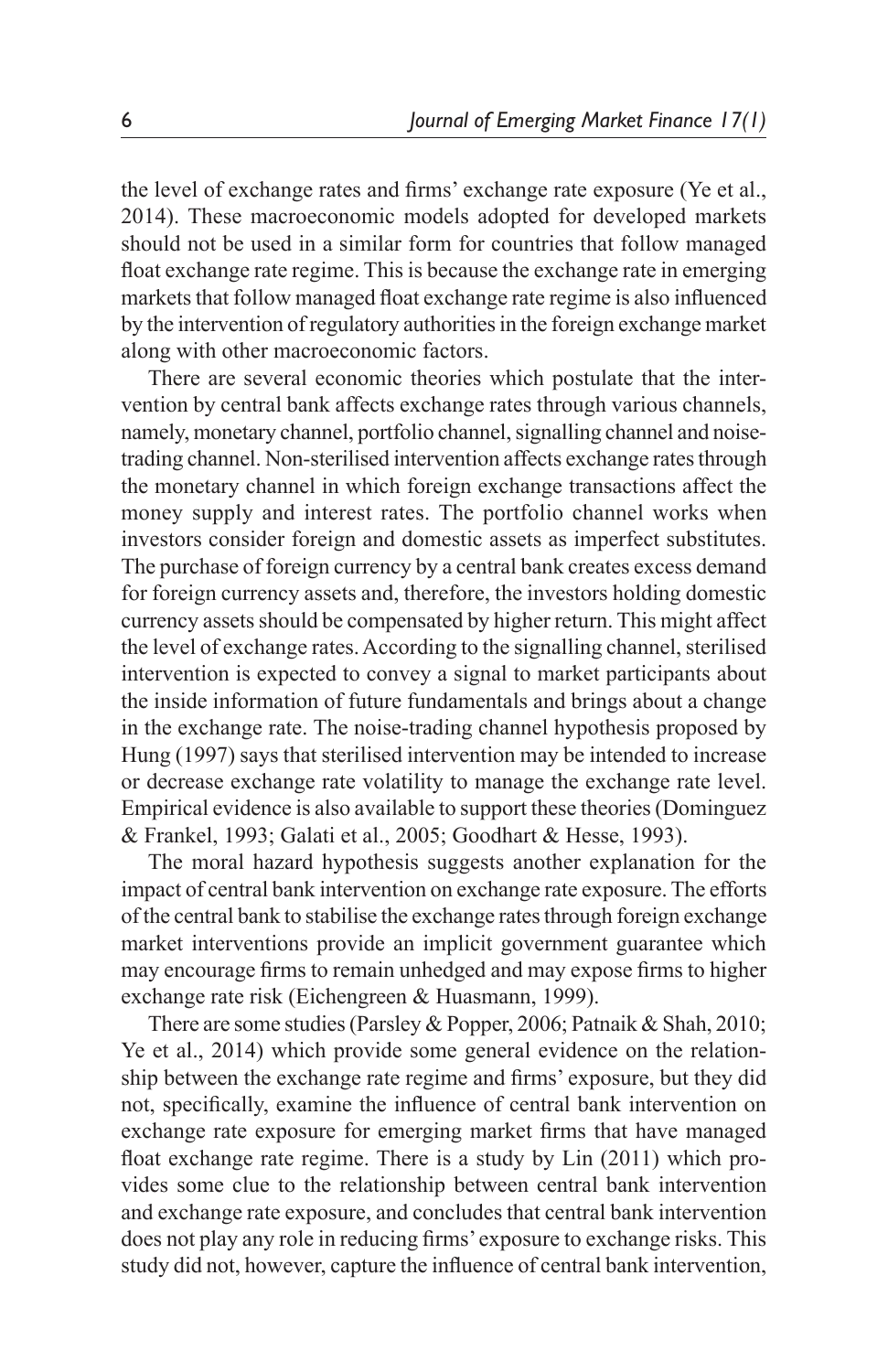through exchange rates, on individual firm's exposure. Also, Lin (2011) did not include indirect interventions in the form of policy changes in defining central bank interventions and used volatility of foreign exchange reserves as a measure of intervention. This article goes ahead by capturing the effect of direct and indirect intervention on unanticipated exchange rate changes and thus on individual exposure of firms.

# **Methodology**

## *Model for Estimating Exchange Rate Exposure*

Exchange rate exposure is theoretically defined as the sensitivity of firm value to changes in exchange rate. The empirical model to measure exchange rate exposure was first proposed by Adler and Dumas (1984) in which exposure is measured by the slope coefficient from a regression of stock returns on exchange rate changes. A shortcoming of this model was that it does not account for other market factors that affect stock returns. Later, value-weighted market index to control for market movements was included in the model by Jorion (1990) which has been extensively used throughout literature. According to Jorion's (1990) model, foreign exchange exposure can be determined by calculating the coefficient  $\beta$ <sub>si</sub> in the time series regression of returns on a given stock,  $R_{ii}$ , with respect to the market returns,  $R_{mi}$ , and the fluctuations of foreign exchange rate  $R_{st}$ .

In other words,

$$
R_{it} = \beta_{0i} + \beta_{mi} R_{mt} + \beta_{si} R_{st} + \varepsilon_{it},
$$
 (1)

where  $R_i$  is the monthly stock return of firm *i* in period *t*;  $R_{mt}$  is the monthly return on the market portfolio in period  $t$ ;  $R_{st}$  is the monthly percentage change in the trade-weighted exchange rate index, measured in units of foreign currency per one Indian rupee in period *t*. The increase in the value of  $R_{st}$  indicates an appreciation of Indian rupee against a basket of foreign currencies. The coefficients  $\beta_{mi}$  and  $\beta_{si}$  represent a measure of sensitivity of stock return *i* to market risk and exchange risk;  $\varepsilon$ <sub>*it*</sub> is the disturbance term. The value obtained for  $\beta_{si}$  for different firms can be interpreted as the level of exposure to exchange rates, indicating the extent to which the stock return responds to 1 per cent change in the exchange rate. The aforementioned regression model is used to examine the levels of exposure to exchange rate changes that should be reflected in the statistical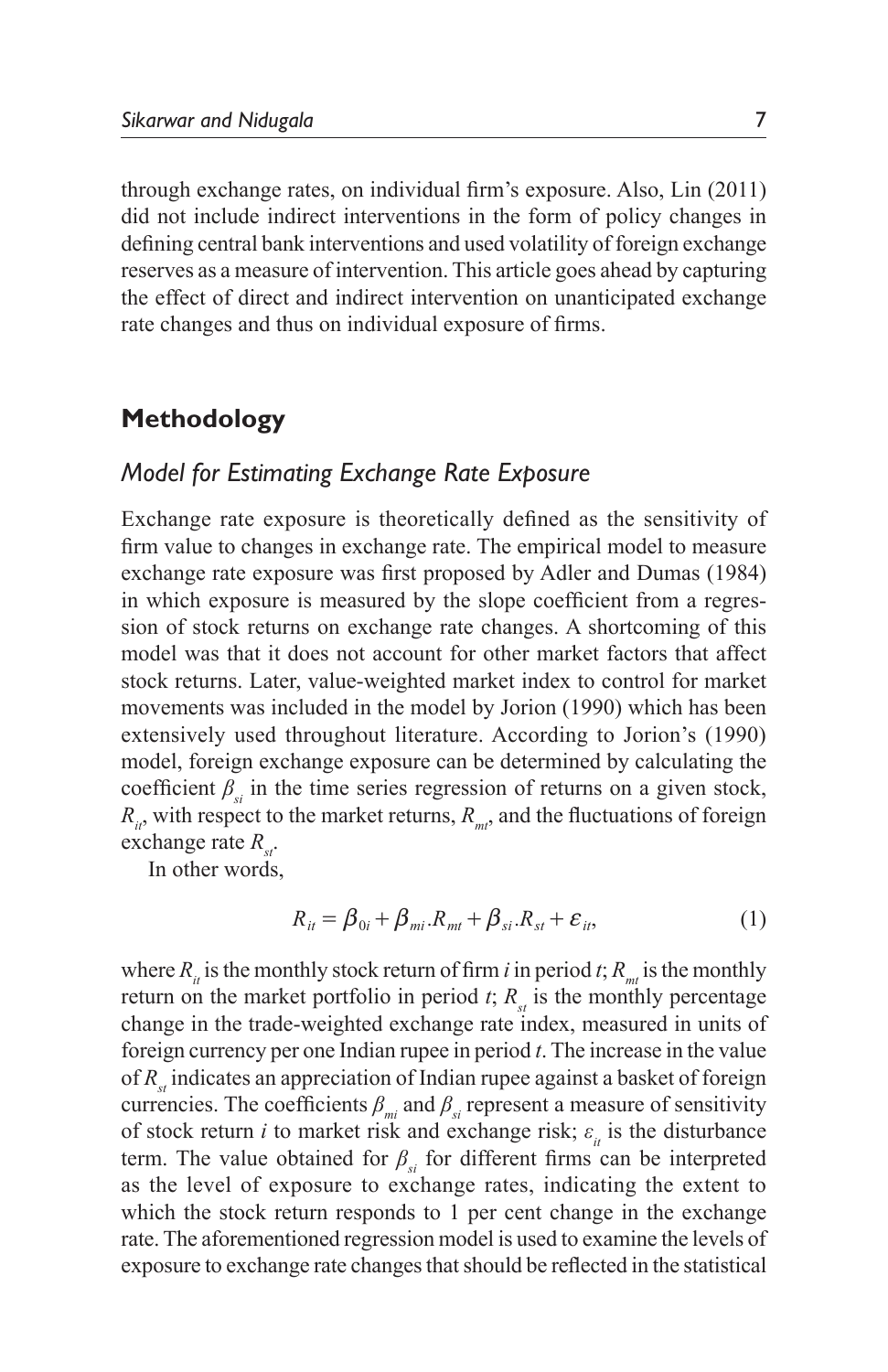significance of the coefficient  $\beta_{s,i}$ , (two-tailed test) and the direction of such exposure, which is indicated by the sign that accompanies the coefficient. A positive coefficient means that the firm's stock return increases when Indian rupee appreciates against the basket of other currencies.

In the aforementioned model,  $\beta_{si}$  cannot be interpreted as 'total exposure', but rather the exposure of stock over and above that of the market portfolio, that is, residual exposure. In order to eliminate the effect of exchange rates from the market portfolio, studies have suggested orthogonalisation procedure (Kiymaz, 2003; Priestley & Ødegaard, 2007) by the following regression:

$$
R_{mt} = \alpha_0 + \beta_1 R_{st} + \vartheta_{mt}, \qquad (2)
$$

where  $\theta_{m}$  is the error term which is defined as the orthogonal market return, that is, that part of the return on the market portfolio that is uncorrelated with changes in the exchange rates.  $\theta_{m}$  should be used in equation (1) instead of  $R_{mt}$  to estimate the 'total exposure' of stocks to exchange rates.

The potential measurement bias with Jorion (1990) model may be that it assumes most of the changes in spot exchange rates to be unanticipated, and therefore uses actual changes in exchange rates as a proxy for unanticipated changes to calculate the exposure. However, exchange rates do not always follow random walk (Dua & Ranjan, 2012; Li et al., 2014) and, therefore, actual exchange rate changes contain both expected and unexpected components. Hence, it is essential to separate the unexpected and expected components of exchange rate changes and use the unanticipated part to measure exposure.

Anticipated changes in exchange rate can be predicted by forecasting methods and can be subtracted from the actual changes to estimate the unexpected part of exchange rate changes. A study by Gao (2000) was the first to use a macroeconomic model of forecasting exchange rates to extract the unexpected changes in exchange rates for estimating exposure. His study provides a model in the form of a general specification of macroeconomic exchange rate dynamics which includes essential elements of various macro or monetary models.

This model is as follows:

$$
R_{it} = \beta_{0i} + \beta_{mi} \cdot R_{mt} + \beta_{ui} \cdot UR_{st} + \omega_{it}, \tag{3}
$$

where the unanticipated change in exchange rate  $UR_{st}$  is captured by taking as a residual of regression of the actual exchange rate changes on the macroeconomic variables by the following equation: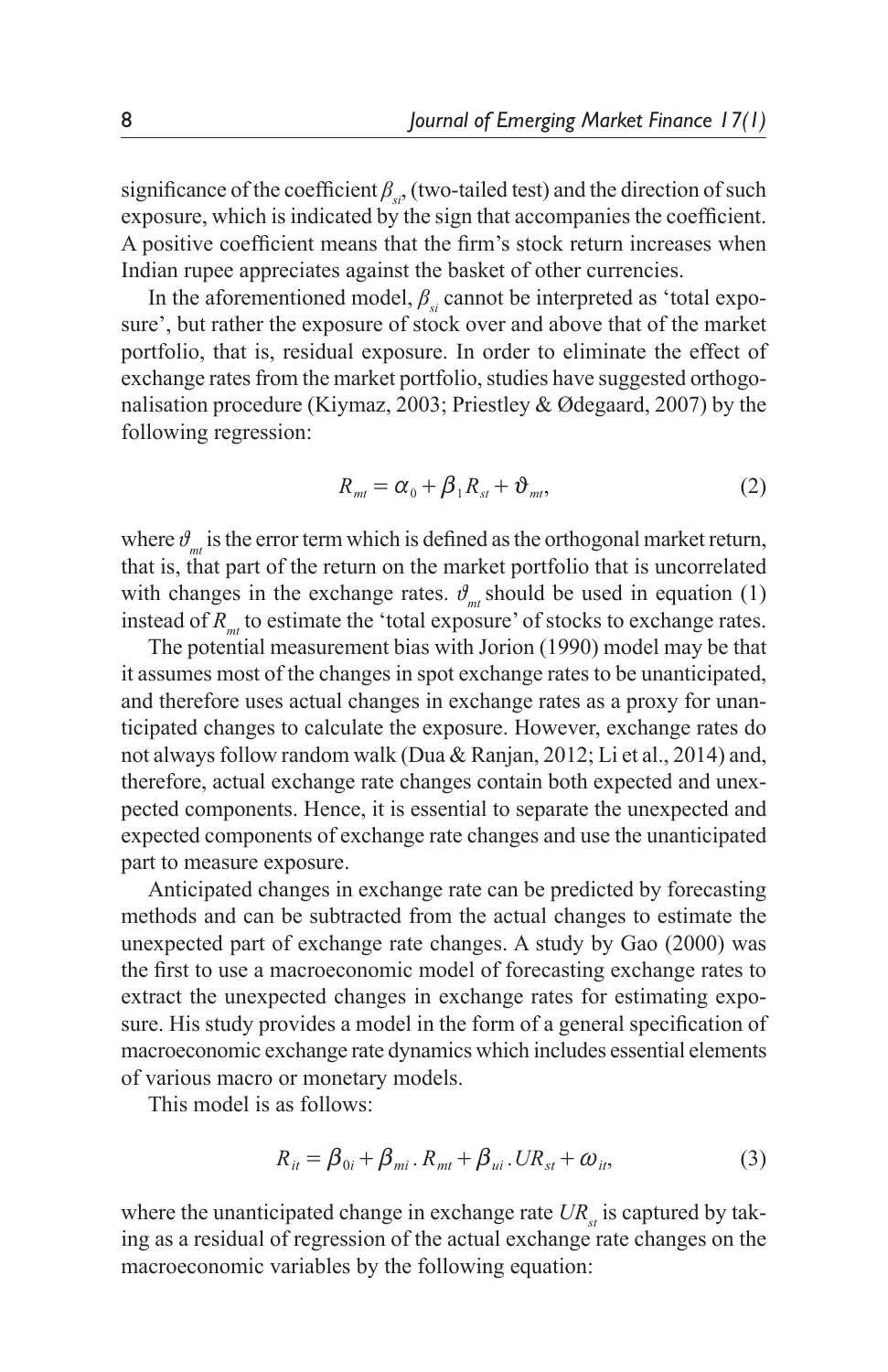$$
UR_{st} = R_{st} - \left(\alpha + \sum_{j=1}^{n!} \beta_{rj} r_{t-j} + \sum_{j=1}^{n2} \beta_{mj} m_{t-j} + \sum_{j=1}^{n3} \beta_{jj} y_{t-j}\right),
$$
(4)

where  $r_t$  is the interest rate,  $m_t$  is the money supply,  $y_t$  is industrial production,  $\pi$ <sub>*t*</sub> is the rate of inflation and  $TB$ <sub>*t*</sub> is the trade balance. The selection of macroeconomic variables in this model is based on economic theories or monetary models. However, model of Gao (2000) is not appropriate for countries that follow managed float exchange rate regime and needs to be extended. As discussed earlier, the information on central bank intervention has a significant influence on exchange rates, and it should be added to the forecast model to generate unexpected exchange rate changes. Therefore, in this study the unanticipated changes are estimated by introducing a variable, which captures central bank's intervention, into the forecast model along with other macroeconomic variables as follows:

$$
UR_{st} = R_{st} - \left(\alpha + \sum_{j=1}^{n} \beta_{rj} r_{t-j} + \sum_{j=1}^{n2} \beta_{mj} m_{t-j} + \sum_{j=1}^{n3} \beta_{yj} y_{t-j} + \sum_{j=1}^{n4} \beta_{rjj} T B_{t-j} + \sum_{j=1}^{n6} \beta_{Fjj} F I_{t-j}\right),
$$
(5)  
+  $\sum_{j=1}^{n7} \beta_{NFI} NFI_{t-j}$ 

where FIt is the intervention by central bank directly into the foreign exchange transactions and NFIt is the intervention by central bank in the form of non-foreign exchange transactions or by indirect policy changes. All these are domestic variables. The rationale to measure central bank intervention by these variables is based on the theoretical definition of intervention.

'Foreign exchange market intervention is defined as any transaction, announcement or other policy changes by an official agent of a government that is intended to influence the value of an exchange rate' (Dominguez, 1998; Neely, 2000). The intervention in the form of direct foreign exchange transactions such as sale and purchase of foreign currency in the foreign exchange market is termed as direct intervention. However, as mentioned by Neely (2000), intervention also refers to other policies designed to influence exchange rates indirectly. These policies include '*capital controls*—taxes or restrictions on international transactions in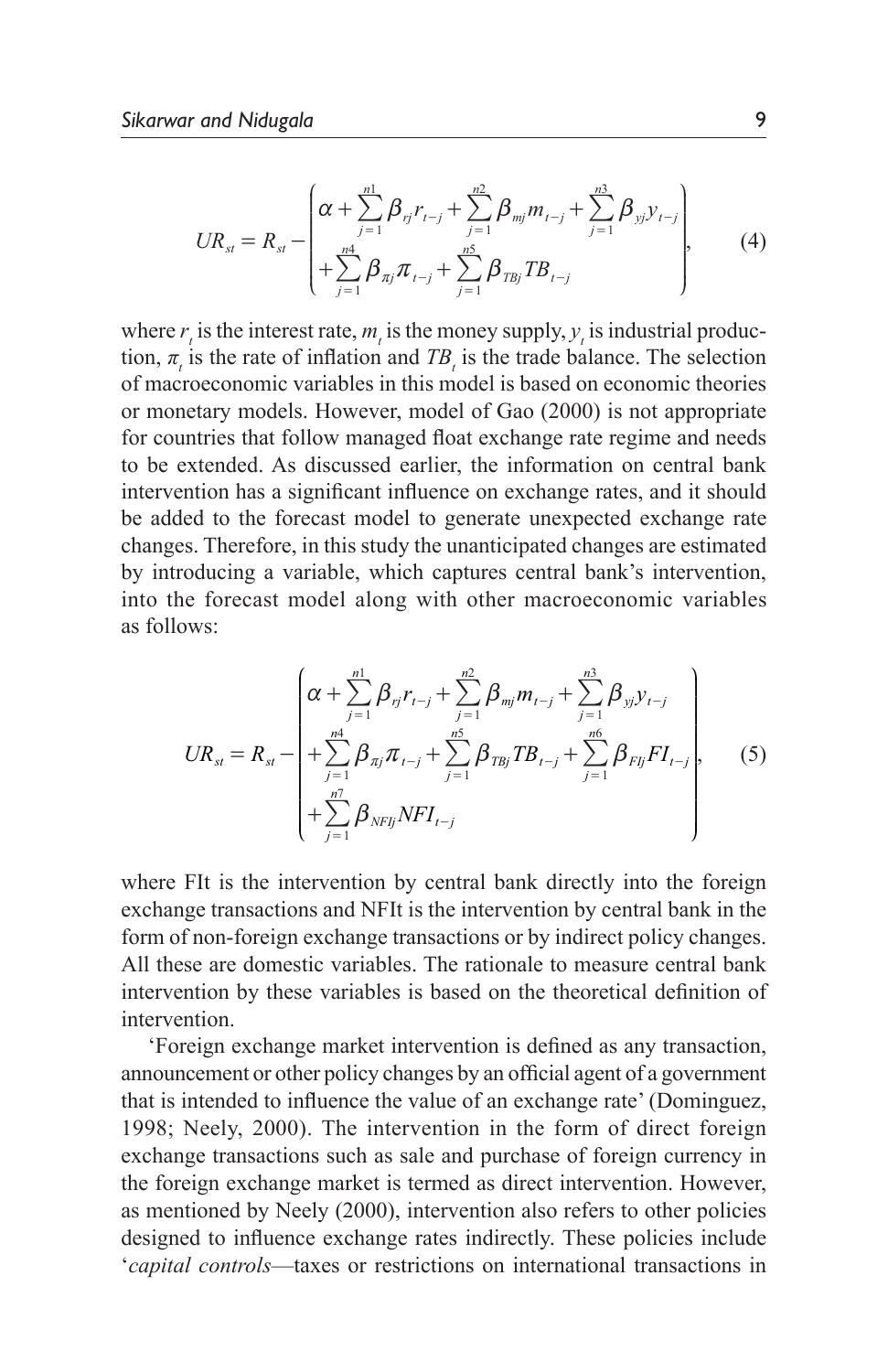assets like stocks or bonds—or exchange controls—the restriction of trade in currencies' (Dooley, Mathieson, & Rojas-Suarez, 1997; Evrensel, 2013; Neely, 1999).

Since there is a simultaneous relationship between exchange rates and macroeconomic variables, it is better to combine a set of variables that can be determined simultaneously by the remaining set of variables (Gujarati, 2002). In the simultaneous equation models, the parameters of a single equation cannot be estimated without taking into account the information provided by other equations in the system. If the parameters of each equation are estimated by using OLS method ignoring other equations, the leastsquares estimators are biased and inconsistent because the basic assumption of the method of OLS—that the independent variables that are either non-stochastic or, if stochastic (random)—are distributed independently of the stochastic disturbance term, is violated (Gujarati, 2002).

Therefore, equation (5) is estimated in the framework of vector autoregression (VAR). Tests for non-stationarity are first conducted followed by tests for cointegration. All macroeconomic variables, except intervention by central bank, were found to be integrated of order one. The significant cointegrating relationships are developed by Johansen cointegration approach. Finally, a VECM at lag length of 3 is selected on the basis of Akaike information criterion (AIC) and other diagnostic tests. The detailed explanation of econometric methodology for modelling exchange rate is presented in 'Results of VECM Analysis' section.

The individual vector error correction equation with dependent variable as actual exchange rate is used to predict the changes in exchange rate and the residuals  $UR_{st}$  are extracted. The market portfolio return that is orthogonal to the unanticipated exchange rate changes  $UR_{st}$  was obtained by the following regression:

$$
R_{mt} = \alpha_0 + \gamma_1 U R_{st} + \nu_{mt}.
$$
 (6)

Now  $UR_{st}$  estimated from equation (5) and  $v_{mt}$  from equation (6) can be used to estimate the 'total unanticipated exposure' of firms as follows:

$$
R_{ii} = \beta_{0i} + \beta_{omi} \cdot \nu_{mt} + \beta_{ui} \cdot UR_{st} + \omega_{it}, \tag{7}
$$

where  $\beta_{ui}$  denotes the unanticipated exchange rate exposure coefficients and *βomi* represents the coefficients of orthogonal market portfolio returns for different firms. Equation (7) is estimated by OLS method for all sample firms separately after checking for main econometric problems of stationarity, multicollinearity, autocorrelation and heteroskedasticity. When all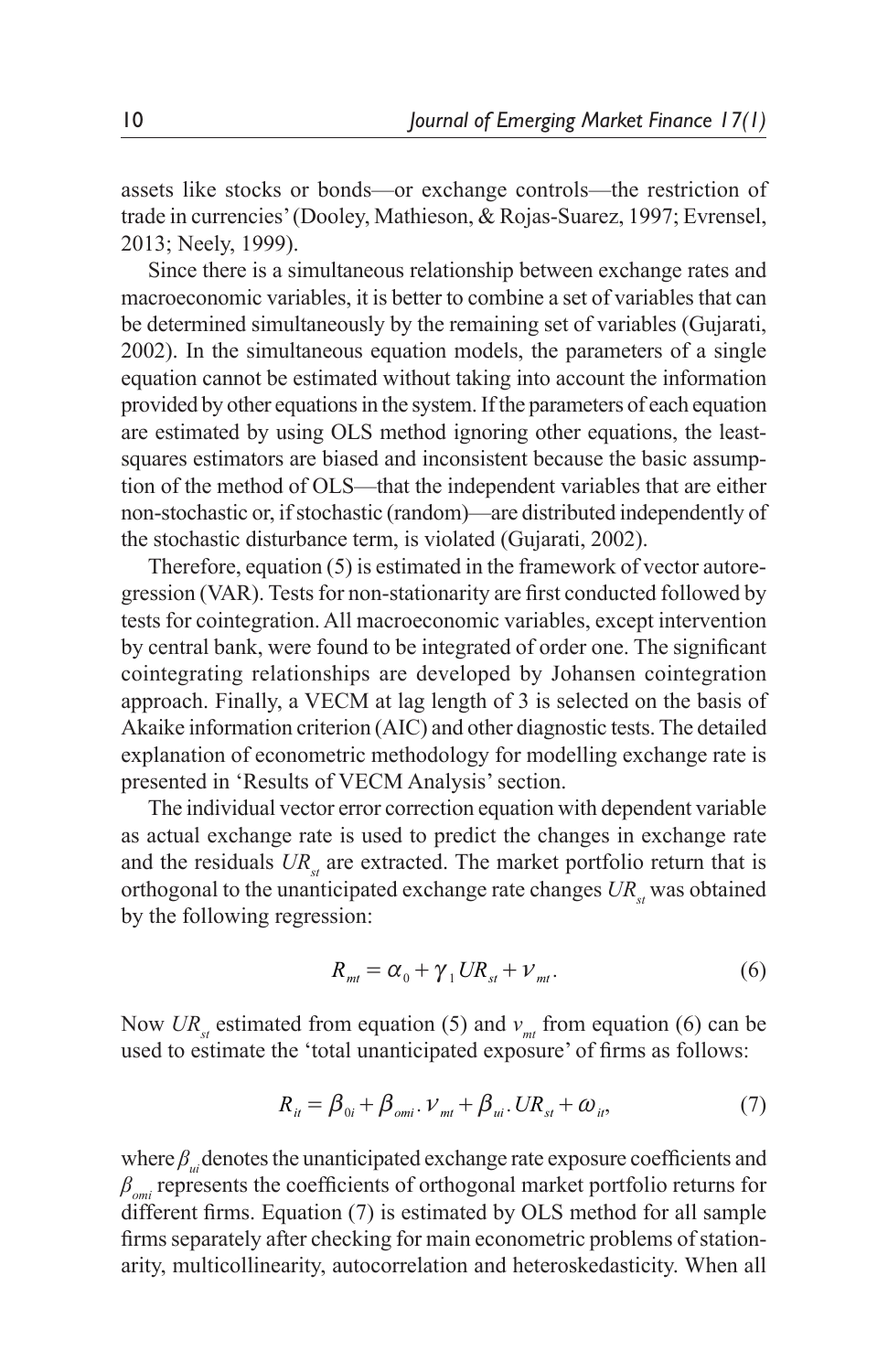equations have the same regressors, single equation-by-equation OLSs is the efficient estimator (Greene, 2002).

The stock returns of all firms, exchange rate changes and market portfolio returns are checked by augmented Dickey–Fuller (ADF) unit root test and are found to be stationary. The multicollinearity problem is resolved by orthogonalisation procedure. Autocorrelation and heteroskedasticity are eliminated by correcting the OLS standard errors using Newey and West (1987) method. The estimation through OLS and using adjusted robust errors is cited as a common practice in finance studies for time series models (Chow et al., 1997; Petersen, 2009).

## **Data and Sample Selection**

The sample of firms for the study is primarily sourced from Centre for Monitoring the Indian Economy (CMIE) database, Prowess. There were 27,445 firms on the database. Elimination of financial firms from total firms reduced the sample to 20,704 firms. The decision to examine only non-financial firms was based on the complexity of foreign exchange rate exposure and risk management techniques used by financial firms. Since the exposure is measured based on the market value of firms' stock returns, only listed firms are considered for analysis. The non-financial firms which are listed either on Bombay Stock Exchange (BSE) or National Stock Exchange (NSE) were 4,308. The non-financial listed firms with international transactions (exports or imports) in each of the years of the sample period were 1,255, out of which 651 firms had no instances of missing stock return data. Therefore, the final sample consists of 651 firms. Out of 651 firms, 16 firms are pure importers and 2 firms are pure exporters. Firms with net import and net export transactions are 307 and 326, respectively. The average value of imports  $(\overline{\mathfrak{F}}6,823.37 \text{ million})$  for sample firms is almost twice of the average value of exports  $(\overline{\mathfrak{F}}3,891.31)$ million). Also, the average net value of international trade of firms that are net importers ( $\overline{(}8,692.66 \text{ million})$  is almost three times of that of firms which are net exporters ( $\overline{(}2,328.52 \text{ million})$ ). Overall, it can be observed that sample firms are import oriented. The industrial classification and international trade pattern of sample firms collected from Prowess database is presented in Table 1.

Monthly data is obtained for estimating firms' exposure coefficients at the first stage. Month-end closing prices of firm's stock are extracted from Prowess database and are used to calculate the stock returns of firms. Market portfolio monthly returns were calculated from BSE Sensitive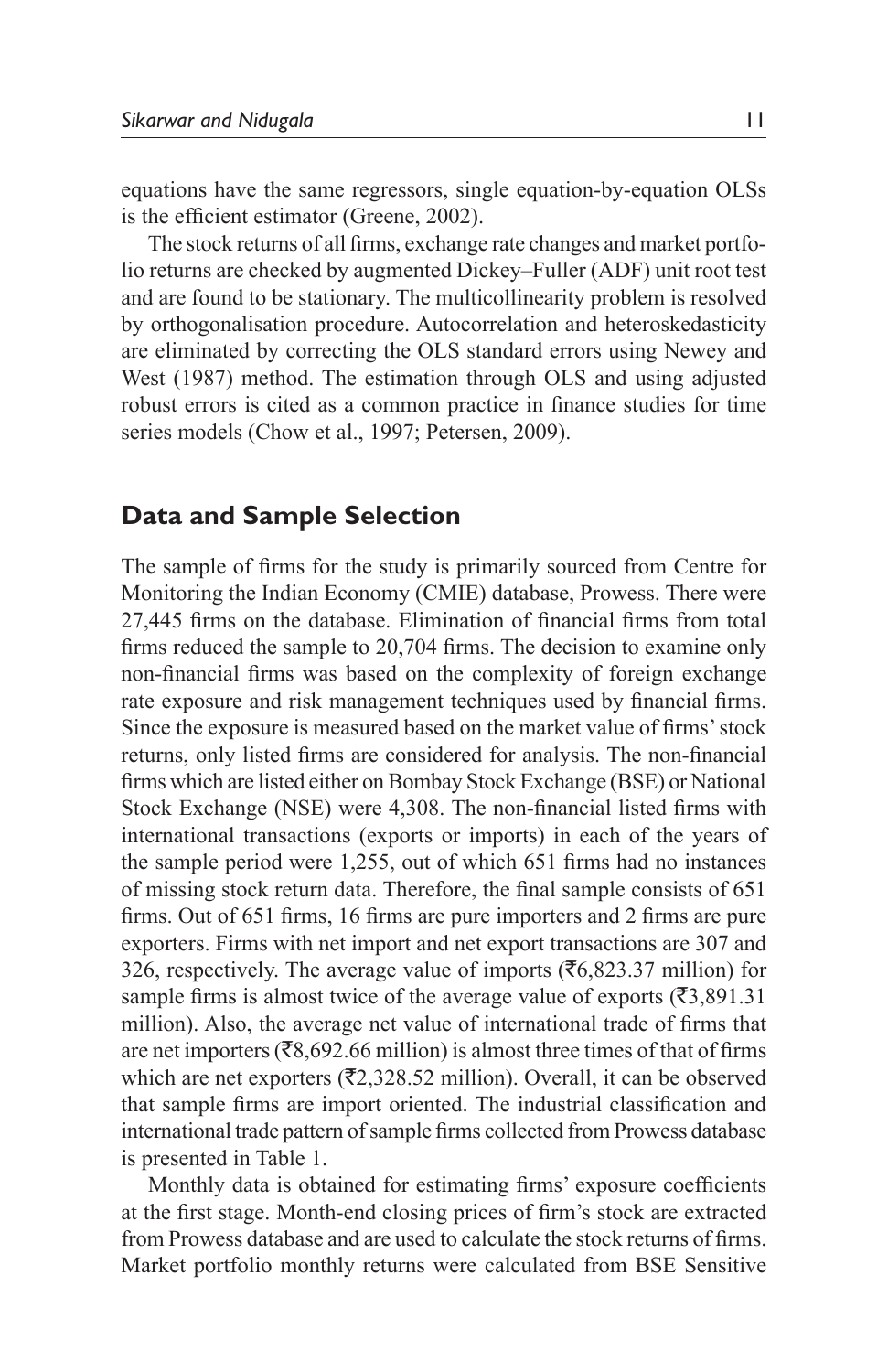| j      |
|--------|
|        |
| ļ<br>I |
| ֠<br>ļ |
|        |
|        |
| Í      |
|        |
| į      |

|                 |                                                                                                                                   |               |                | Average               | Average     | Average            | Average        |
|-----------------|-----------------------------------------------------------------------------------------------------------------------------------|---------------|----------------|-----------------------|-------------|--------------------|----------------|
| Industry        |                                                                                                                                   |               | Percentage     | Exports               | Imports     | Exports/Total      | Import         |
| Group           | Industry Subgroup                                                                                                                 | No. of Firms  | of Total Firms | $(3 \text{ million})$ | (₹ million) | Sales (%)          | Ratio (%)      |
| Manufacturing   | Food- and agro-based                                                                                                              | 45            | 6.90           | 1,710.58              | 1,523.96    | 23.12              | 11.63          |
|                 |                                                                                                                                   |               |                |                       |             |                    |                |
|                 |                                                                                                                                   | $\frac{4}{6}$ | 7.06           | ,823.37               | 1,069.80    | 33.22              | 19.03          |
|                 | products<br>Textiles<br>Chemical, plastic and                                                                                     | 52            | 23.31          | 8,532.98              | 21,622.46   | 21.66              | 25.17          |
|                 |                                                                                                                                   |               |                |                       |             |                    |                |
|                 | petroleum products<br>Consumer goods                                                                                              | 55            | 5.37           | 1,581.90              | ,982.52     | 30.22              | 22.80          |
|                 | Construction materials                                                                                                            | 57            | 5.67           | 642.65                | 1,120.90    | $11.34$<br>$17.19$ | 19.03          |
|                 |                                                                                                                                   | 4             | 6.75           | 5, 144.79             | 8,457.01    |                    | 26.54          |
|                 |                                                                                                                                   | 75            | $-50$          | 1,172.73              | 1,766.38    | 14.30              | 24.00          |
|                 |                                                                                                                                   | ᇚ             | 7.82           | ,688.38               | 2,081.97    | 10.37              | 17.43          |
|                 |                                                                                                                                   | 23            | 3.53           | 305.68                | 595.06      | 13.18              | 22.51          |
|                 | Metal and metal products<br>Machinery<br>Transport equipment<br>Miscellaneous manufacturing<br>Diversified                        | ৺             |                | ,863.32               | 2,608.80    | 11.8               | 26.66<br>21.50 |
| Mining          |                                                                                                                                   | ∾             | 2.45<br>0.92   | 9,095.0               | 2,004.03    | 37.63              |                |
| electricity     |                                                                                                                                   |               | 0.77           | 450.45                | 2,831.55    | 5.90               | 9.20           |
| services        |                                                                                                                                   |               | 1.84           | ,170.08               | 96.91       | 42.00              |                |
|                 | Hotel and tourism<br>Wholesale and retail trading<br>Transport services<br>Communication services<br>IT<br>Miscellaneous services | 20            | 3.07           | ,907.50               | 3,342.72    | 13.00              | 7.00           |
|                 |                                                                                                                                   |               | $\overline{5}$ | 2,423.43              | 4,083.13    | 14.50              | 18.65          |
|                 |                                                                                                                                   |               | 0.61           | 4,796.88              | 2,726.13    | 13.98              | <b>17.29</b>   |
|                 |                                                                                                                                   | 38            | 5.83           | 9,135.84              | 386.47      | 71.50              | 7.76           |
|                 |                                                                                                                                   | ڡ             | $2.45$<br>2.91 | 322.36                | 330.66      | 7.30               | 26.23          |
| Construction    |                                                                                                                                   |               |                | 3,379.69              | 2,733.86    | 12.80              | 10.71          |
| and real estate |                                                                                                                                   |               |                |                       |             |                    |                |
|                 | Total                                                                                                                             | 651           | $\frac{8}{1}$  | 3,891.31              | 6,823.37    | 22.20              | 24.77          |

Source: Authors' compilation from CMIE prowess. **Source:** Authors' compilation from CMIE prowess.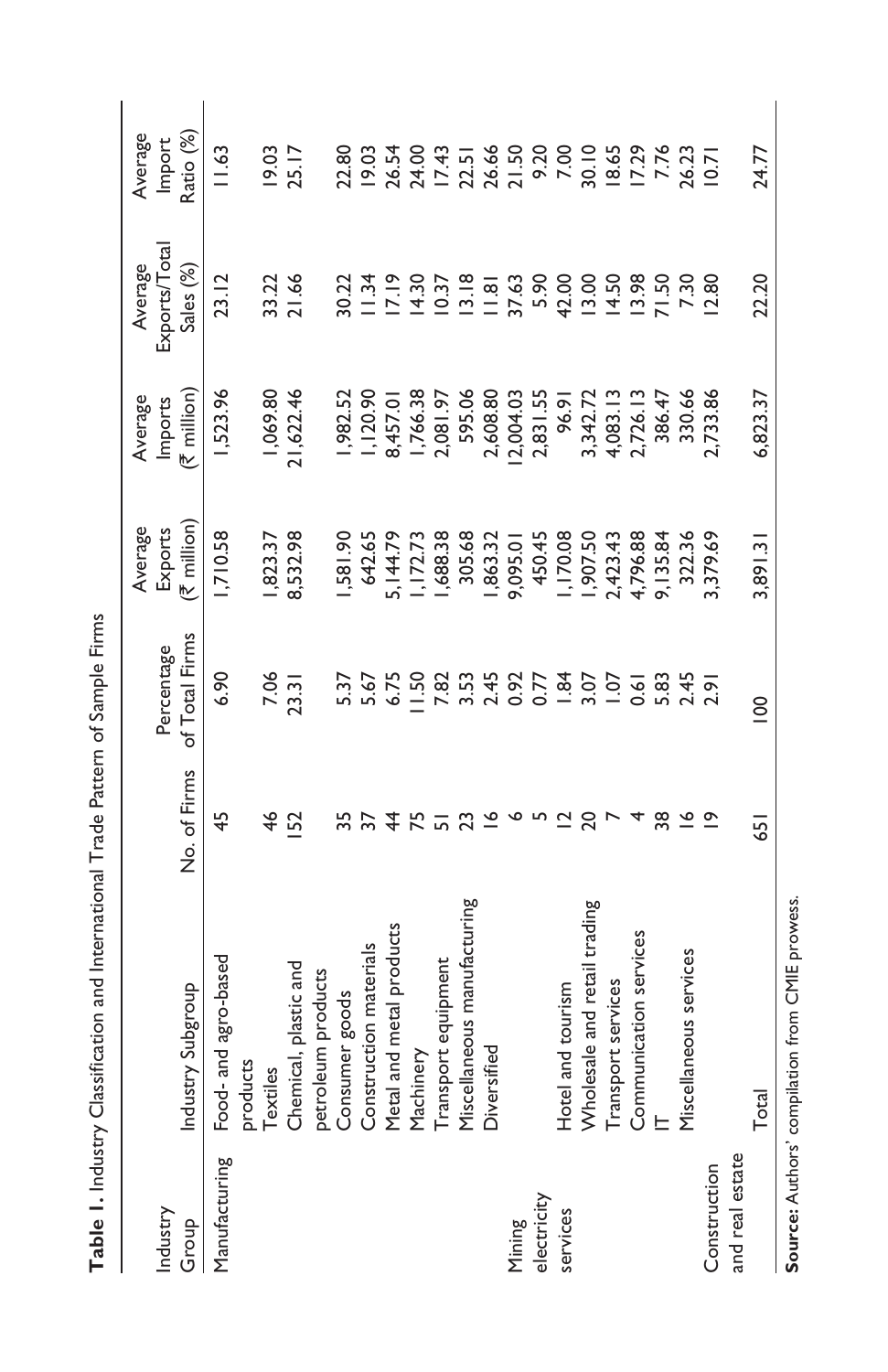Index (Sensex) of 30 firms. The index value is available on the website of BSE. The monthly averages of 36 countries' nominal effective exchange rate index (36 NEER; Base: 1985 = 100) published in Reserve Bank of India (RBI) monthly bulletin is used for the purpose of calculating monthly exchange rate changes. Data is collected at monthly frequency instead of daily or weekly, since daily and weekly exchange rate indices are noisier and usually suffer from non-synchroneity problem which is the nonalignment of stock-return and exchange-rate series (Allayannis & Ofek, 2001). Examining exposure to the trade-weighted exchange rate index is a standard practice followed in literature (Bodnar & Gentry, 1993; Choi & Prasad, 1995; Dominguez & Tesar, 2006; Jorion, 1990).

The decision to select the nominal exchange rate index is based on prior studies (Allayannis & Ofek, 2001; Choi & Prasad, 1995) which mention that real and nominal exchange rates are highly correlated and produce similar results.

Table 2 summarises the descriptive statistics of monthly returns on BSE Sensex, and monthly changes in spot and unanticipated NEER index. For the purpose of forecasting exchange rates and estimating unanticipated changes, data for macroeconomic variables was obtained from RBI publications. Month-wise index numbers of Industrial Production General (base  $1993-1994 = 100$ ) are used for industrial output. Monthly

|             | Changes in<br>Market Portfolio | <b>Actual Changes</b><br>in Exchange Rate |                         | Unanticipated Changes<br>in Exchange Rate<br>$UR_{st}$ |
|-------------|--------------------------------|-------------------------------------------|-------------------------|--------------------------------------------------------|
|             | $R_{m t}$                      | $R_{st}$                                  | Gao (2000)<br>Model     | Proposed<br>Model                                      |
| Mean        | 0.0115                         | $-0.0016$                                 | 0.0004                  | $-0.0001$                                              |
| Median      | 0.0114                         | $-0.0016$                                 | $-0.0003$               | $-0.0004$                                              |
| Max         | 0.2489                         | 0.0983                                    | 0.0939                  | 0.0927                                                 |
| <b>Min</b>  | $-0.2730$                      | $-0.0464$                                 | $-0.0436$               | $-0.0400$                                              |
| S.D.<br>ADF | 0.0736<br>$-10.7819***$        | 0.0180<br>$-10.6259***$                   | 0.0167<br>$-12.4012***$ | 0.0155<br>$-11.8768***$                                |

**Table 2.** Summary Statistics for Market Portfolio Returns and Exchange Rate **Changes** 

**Source:** Authors' calculations.

**Notes:** This table presents summary statistics including mean, median, maximum, minimum and standard deviation of monthly returns on BSE Sensex and changes in NEER index. ADF represents augmented Dickey–Fuller test statistics showing the stationarity of the series and \*\*\* indicates statistical significance at 1 per cent.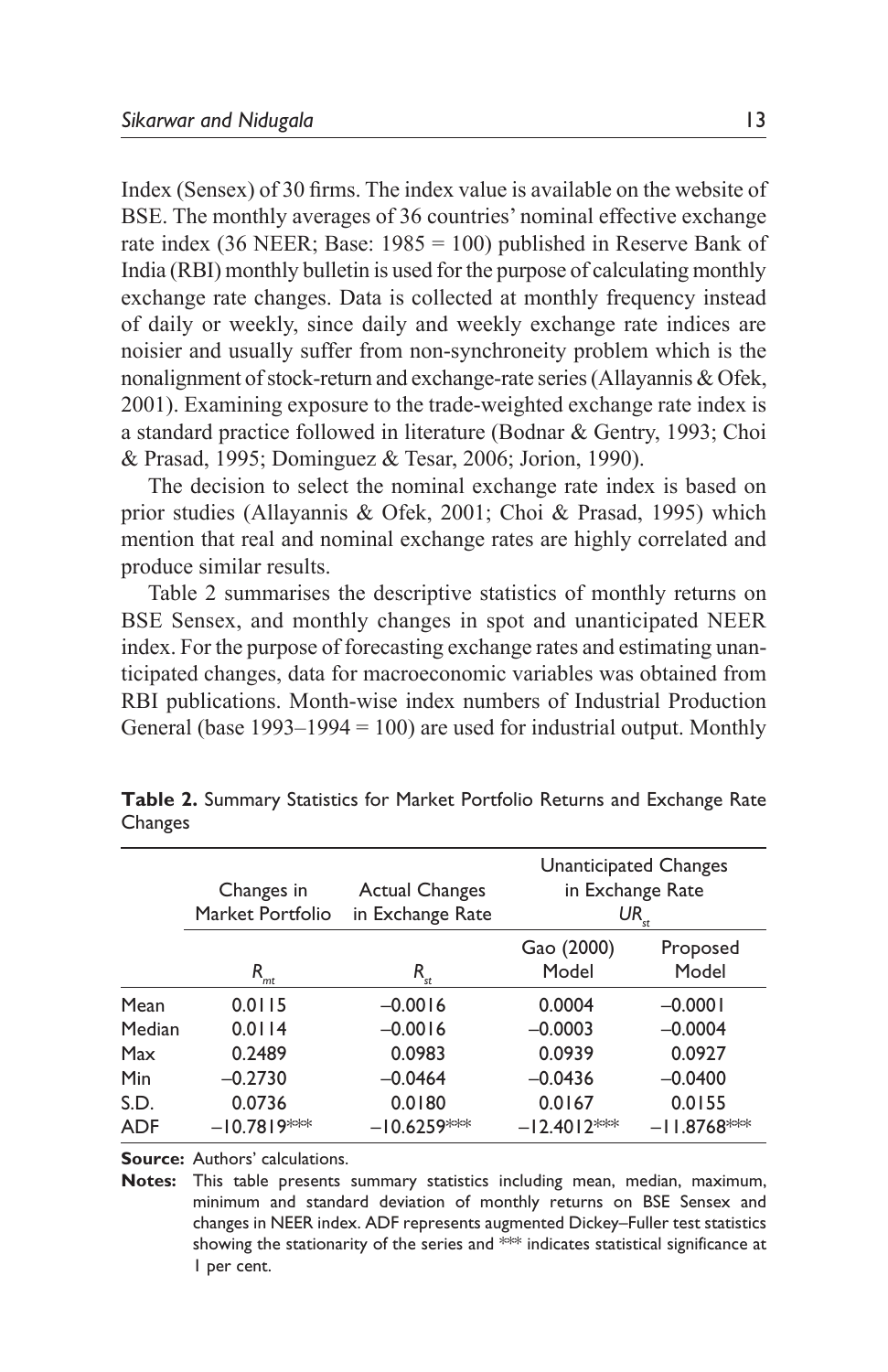Consumer Price Index for Industrial Workers General Index (base: 1982 = 100) was collected to serve as a proxy for inflation rate. The data for money supply (M3), interest rates (91-days Treasury bill rate) and trade balance were collected from RBI monthly bulletin. The intervention into foreign exchange market by the central bank is measured by two variables. First is a net purchase of US dollar by RBI, which represents the intervention by central bank in foreign exchange transactions. The second is a dummy variable having value 1, if RBI indirectly intervenes in the foreign exchange market by non-foreign exchange transactions, zero otherwise. Policy-related announcements are available in the press release section of the website of RBI. In India, the 1997 report of the Committee on Capital Account Convertibility (Chairman: S. S. Tarapore) provided the initial framework for the liberalisation of capital account transactions in India. The Committee recommended a phased implementation of capital account convertibility to be completed by the year 1999–2000. Considering the fact that capital flows have substantial influence on exchange rate, the time period of this study is April 2001 to March 2013.

# **Empirical Results and Discussion**

This section reports the results from estimating exchange rate exposure coefficients for a sample of Indian firms. At first, brief results from VECM analysis are presented to explain how unanticipated changes in exchange rates are captured based on Gao's (2000) model (equation (4)) and the proposed model with intervention effects (equation (5)). Subsequently, the exposure coefficients estimated from the three models are presented.

# *Results of VECM Analysis*

Equations (4) and (5) are estimated in the VECM framework over a period from March 2000 to March 2013. All the macroeconomic variables are collected at monthly frequency. The definition of variables is presented in Table 3.

The first step in the estimation of econometric model is to test for non-stationarity. Table 4 reports the KPSS test with constant and trend for variables at level and at first difference. KPSS test assumes the null hypothesis that the series is stationary. The value of test statistic and critical values are presented. The inference at the 5 per cent significance level is given in the last column which shows that apart from central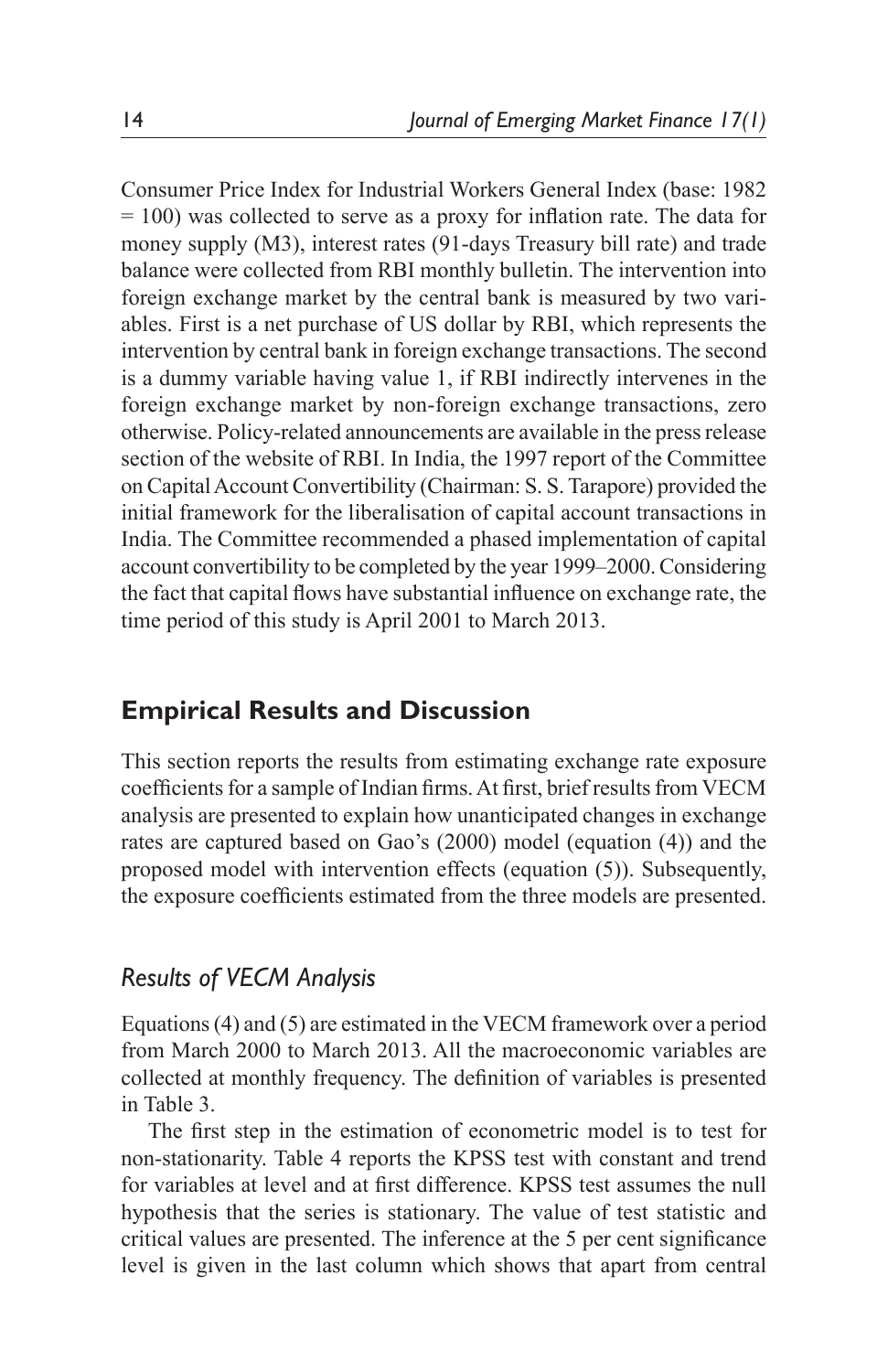| Variables                  | Definition                                                                                       |
|----------------------------|--------------------------------------------------------------------------------------------------|
| e,                         | Log of Nominal Effective Exchange Rate Index (36 country, base:<br>$1985 = 100$                  |
| $\pi$ ,                    | Log of Consumer Price Index for Industrial Workers General<br>$Index (base: 1982 = 100)$         |
| у,                         | Log of Index number of Industrial Production General (base:<br>$1993 - 1994 = 100$               |
| $m_{i}$                    | Log of Money Supply (M3)                                                                         |
| $r_{\scriptscriptstyle t}$ | Yield of SGL transactions in Treasury Bills of 91 days maturity                                  |
| TB,                        | Trade Balance                                                                                    |
| FI,                        | Net Purchases of USD by RBI                                                                      |
| NFI.                       | A dummy variable having value 1, if RBI indirectly intervenes into<br>the market or, 0 otherwise |

**Table 3.** Definition of Macroeconomic Variables

**Source:** Authors' compilation.

| <b>KPSS Test</b>             |                        |                         |           |  |  |  |  |  |
|------------------------------|------------------------|-------------------------|-----------|--|--|--|--|--|
| Variable                     | Levels                 | <b>First Difference</b> | Inference |  |  |  |  |  |
| $e_{_{t}}$                   | 0.2650                 | 0.0328                  | I(I)      |  |  |  |  |  |
| $\pi_{\scriptscriptstyle t}$ | 0.3857                 | 0.0463                  | I(I)      |  |  |  |  |  |
| У,                           | 0.1904                 | 0.1319                  | I(I)      |  |  |  |  |  |
| $m_{\tilde{t}}$              | 0.2430                 | 0.1550                  | I(I)      |  |  |  |  |  |
| $r_{\rm t}$                  | 0.1652                 | 0.0562                  | I(I)      |  |  |  |  |  |
| ŤΒ,                          | 0.2635                 | 0.0580                  | I(I)      |  |  |  |  |  |
| $Fl_t$                       | 0.1217                 | 0.0273                  | I(0)      |  |  |  |  |  |
|                              | <b>Critical Values</b> |                         |           |  |  |  |  |  |
| 1% level                     | 0.2160                 |                         |           |  |  |  |  |  |
| 5% level                     |                        | 0.1460                  |           |  |  |  |  |  |
| 10% level                    |                        | 0.1190                  |           |  |  |  |  |  |

#### **Table 4.** Unit Root Test Results (Intercept and Trend)

**Source:** Authors' calculation using Eviews 8.1.

**Notes:** This table reports results of KPSS test for variables at level and at first difference.  $e_t$  is the trade-weighted nominal exchange rate index,  $r_t$  is the interest rate,  $m_t$  is the M3,  $\gamma_{t}$  is industrial production,  $\pi_{t}$  is the rate of inflation,  $\tau_{B_{t}}$  is trade balance and *FI t* is the intervention by central bank directly into the foreign exchange transactions.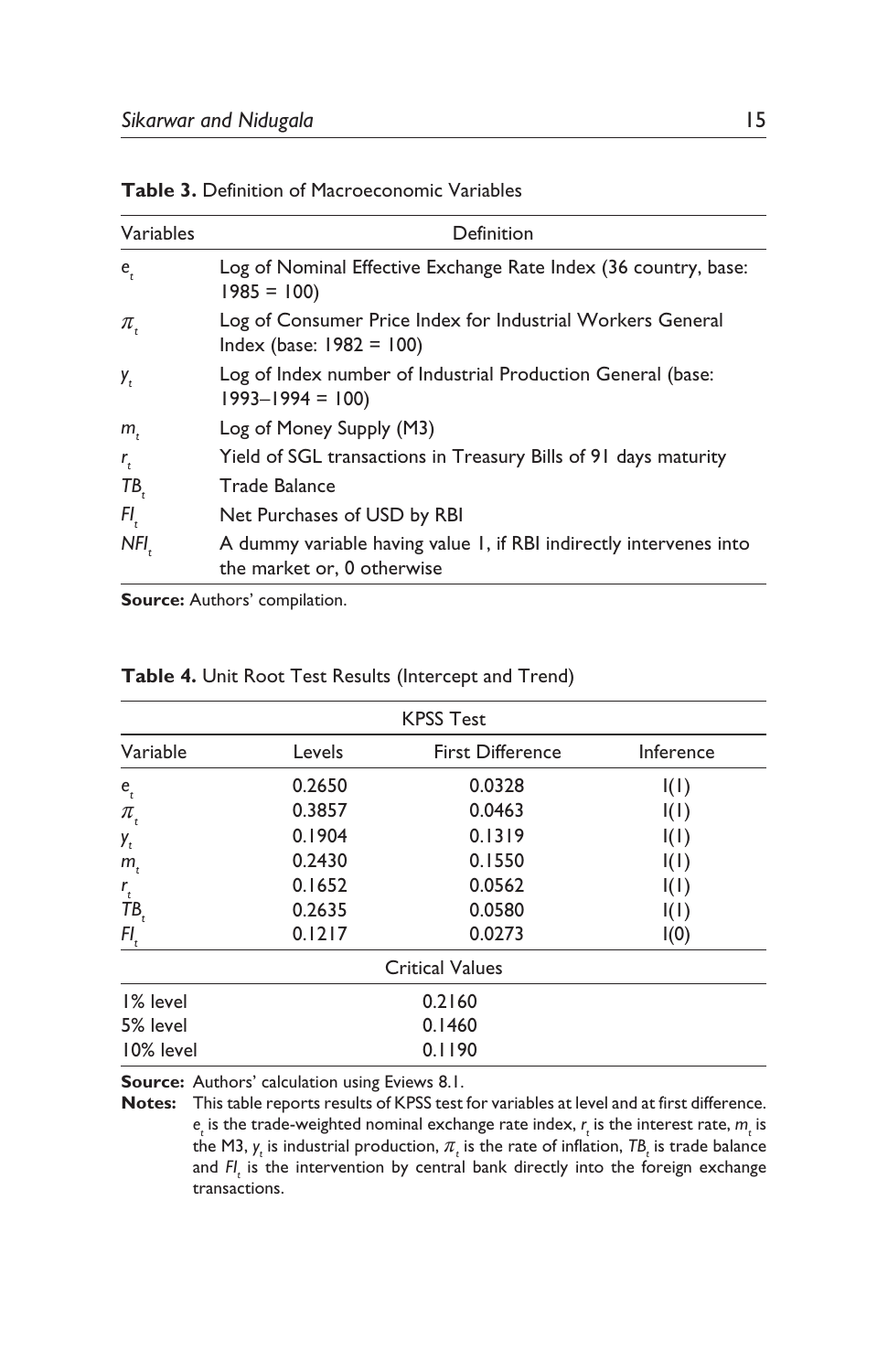bank intervention, all other variables are non-stationary. Testing for differences of each variable indicates that all the variables are integrated of order one.

Next step is to test for the cointegration. The significant cointegrating relationships are developed by Johansen cointegration approach. The variables should be integrated of the same order for cointegration. Therefore, all macroeconomic variables, except foreign exchange intervention, have been tested for cointegration at their level form. The cointegrating relationship equations and subsequently VECMs were constructed at the lag length of  $k = 0$  to 12 for both models (Maysami & Koh, 2000). For monthly data, the lag length of 12 should be appropriate (Enders, 2009). The final model was selected based on the AIC and various diagnostic tests.

Table 5 presents the results of Trace Statistics and Max-Eigen Statistics for the two models. Trace Statistics indicates that the number of cointegrating equations is two and five for the Model 1 and the Model 2, respectively. While Max-Eigen Statistics indicates two cointegrating equations for both models. As a result, it is concluded that the number of cointegrating equations is two for both models. When there are more than one cointegrating vectors, the first eigenvector is considered as the most useful which is based on the largest eigenvalue (Maysami & Koh, 2000).

|            |                  | 5 %      |                                                                      | 5 %                                                                               |
|------------|------------------|----------|----------------------------------------------------------------------|-----------------------------------------------------------------------------------|
|            | <b>Trace</b>     | Critical | Max-Eigen                                                            | Critical                                                                          |
| Eigenvalue | <b>Statistic</b> | Value    | <b>Statistic</b>                                                     | Value                                                                             |
|            |                  |          |                                                                      |                                                                                   |
| 0.305      | $150.455*$       | 94.150   | $56.446*$                                                            | 39.370                                                                            |
| 0.251      | 94.008*          | 68.520   | 44.756*                                                              | 33.460                                                                            |
| 0.138      | 49.251*          | 47.210   | 22.998                                                               | 27.070                                                                            |
| 0.107      | 26.254           | 29.680   | 17.560                                                               | 20.970                                                                            |
|            |                  |          |                                                                      |                                                                                   |
| 0.363      | $176.180*$       | 94.150   | 69.055*                                                              | 39.370                                                                            |
| 0.235      | $107.125*$       | 68.520   | 41.039*                                                              | 33.460                                                                            |
| 0.155      | 66.086*          | 47.210   | 25.759                                                               | 27.070                                                                            |
| 0.133      | 40.327*          | 29.680   | 21.756                                                               | 20.970                                                                            |
| 0.112      | $18.571*$        | 15.410   | 18.124                                                               | 14.070                                                                            |
| 0.003      | 0.448            | 3.760    | 0.448                                                                | 3.760                                                                             |
|            |                  |          | Model 1: $e_i = f(\pi_i, y_i, m_i, r_i, TB_i)$ at Lag Length $k = 1$ | Model 2: $e_i = f(\pi_i, y_i, m_i, r_i, TB_i, FI_i, NFI_i)$ at Lag Length $k = 3$ |

**Table 5.** Results for Trace Statistics and Eigen Value

**Source:** Authors' calculation using Eviews 8.1.

**Note:** \* denotes rejection of the hypothesis at the 5 per cent level.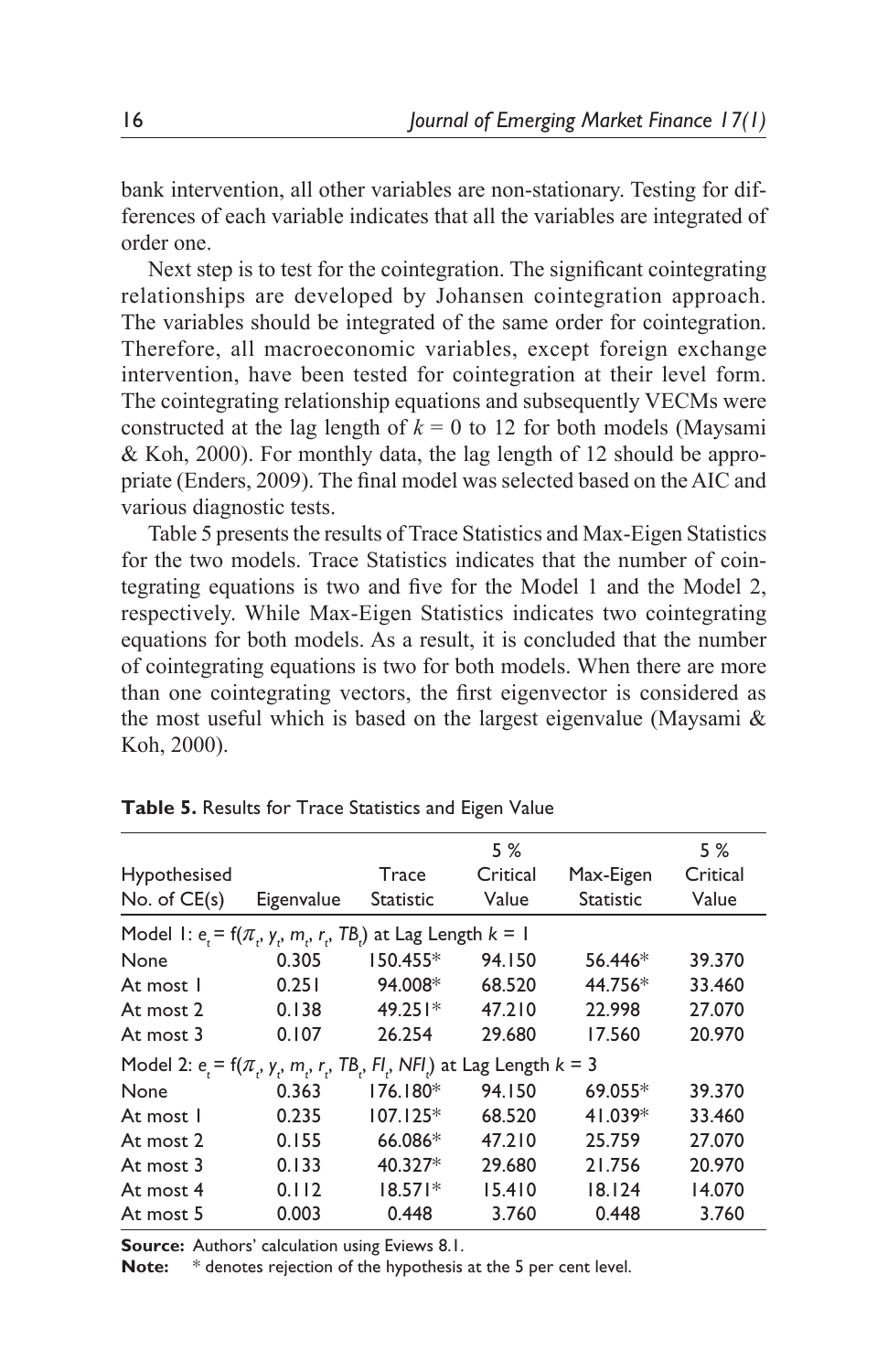Since the intervention variable is stationary, its sign and significance can be determined from the framework of an error correction model. The cointegrating vectors for the two models are  $(1, -0.7492, -1.5634, 0.7601)$ ,  $-1.4750, -0.0008$  and  $(1, 0.3380, -0.7514, 0.0709, -0.7340, -0.0004)$ respectively. The corresponding cointegrating equations are as follows:

Model 1: 
$$
e_t = (0.749258^* \pi_t + 1.5634^* y_t - 0.7601^* m_t + 1.475^* r_t + 0.000879^* TB_t)
$$
  
Model 2:  $e_t = (-0.33809^* \pi_t + 0.75145^* y_t - 0.07096^* m_t + 0.73407^* r_t + 0.00046^* TB_t)$ 

The signs of the coefficients in the cointegrating equations are consistent with the theory except the sign of  $\pi$ <sub>*t*</sub> in the Model 1. The relationship can be represented in the form of VECM, if the variables are cointegrated. After running VECM collectively for the system of variables, the individual vector error correction equations corresponding to two models, taking exchange rate as dependent variable, are estimated. The final VECM which best meets the selection criteria of minimising AIC and other diagnostic tests is selected at lag length of  $k = 1$  for the Model 1 and  $k = 3$  for the Model 2. Table 6 presents the coefficients of individual vector error correction equations taking dependent variable as  $\Delta e_t$ .

| Dependent Variable: ∆e.            |             |               |             |                     |  |  |  |  |
|------------------------------------|-------------|---------------|-------------|---------------------|--|--|--|--|
|                                    | Model I     |               |             | Model 2             |  |  |  |  |
| Variable                           | Coefficient | t-statistics  | Coefficient | t-statistics        |  |  |  |  |
| Constant                           | 0.0016      | 0.6434        | 0.0003      | 0.0673              |  |  |  |  |
| <b>ECTI</b>                        | $-0.0386**$ | $-2.5370$     | $-0.0748**$ | $-2.1252$           |  |  |  |  |
| ECT <sub>2</sub>                   | $0.0576*$   | 2.6001        | $-0.0449*$  | $-1.8774$           |  |  |  |  |
| $\Delta$ e <sub>t-l</sub>          | 0.1162      | <b>I.4505</b> | $0.1500*$   | 1.7206              |  |  |  |  |
| $\Delta$ e <sub>t-2</sub>          |             |               | $-0.0594$   | $-0.7090$           |  |  |  |  |
| $\Delta$ e <sub>t-3</sub>          |             |               | $-0.0591$   | $-0.6949$           |  |  |  |  |
| $\Delta r_{t-1}$                   | 0.0302      | 0.1402        | $-0.1881$   | $-0.8215$           |  |  |  |  |
| $\Delta r_{_{t-2}}$                |             |               | $-0.2066$   | $-0.8788$           |  |  |  |  |
| $\Delta r_{t-3}$                   |             |               | 0.1751      | 0.7486              |  |  |  |  |
| $\Delta m_{_{t-1}}$                | $-0.0880$   | $-0.6211$     | $-0.1024$   | $-0.6817$           |  |  |  |  |
| $\Delta m_{_{t\!-\!2}}$            |             |               | $-0.0890$   | $-0.5726$           |  |  |  |  |
| $\Delta m_{_{t=3}}$                |             |               | 0.1176      | 0.7927              |  |  |  |  |
| $\Delta \textit{y}_{\textit{t-l}}$ | $-0.0219$   | $-0.6626$     | 0.0321      | 0.6065              |  |  |  |  |
|                                    |             |               |             | (Table 6 continued) |  |  |  |  |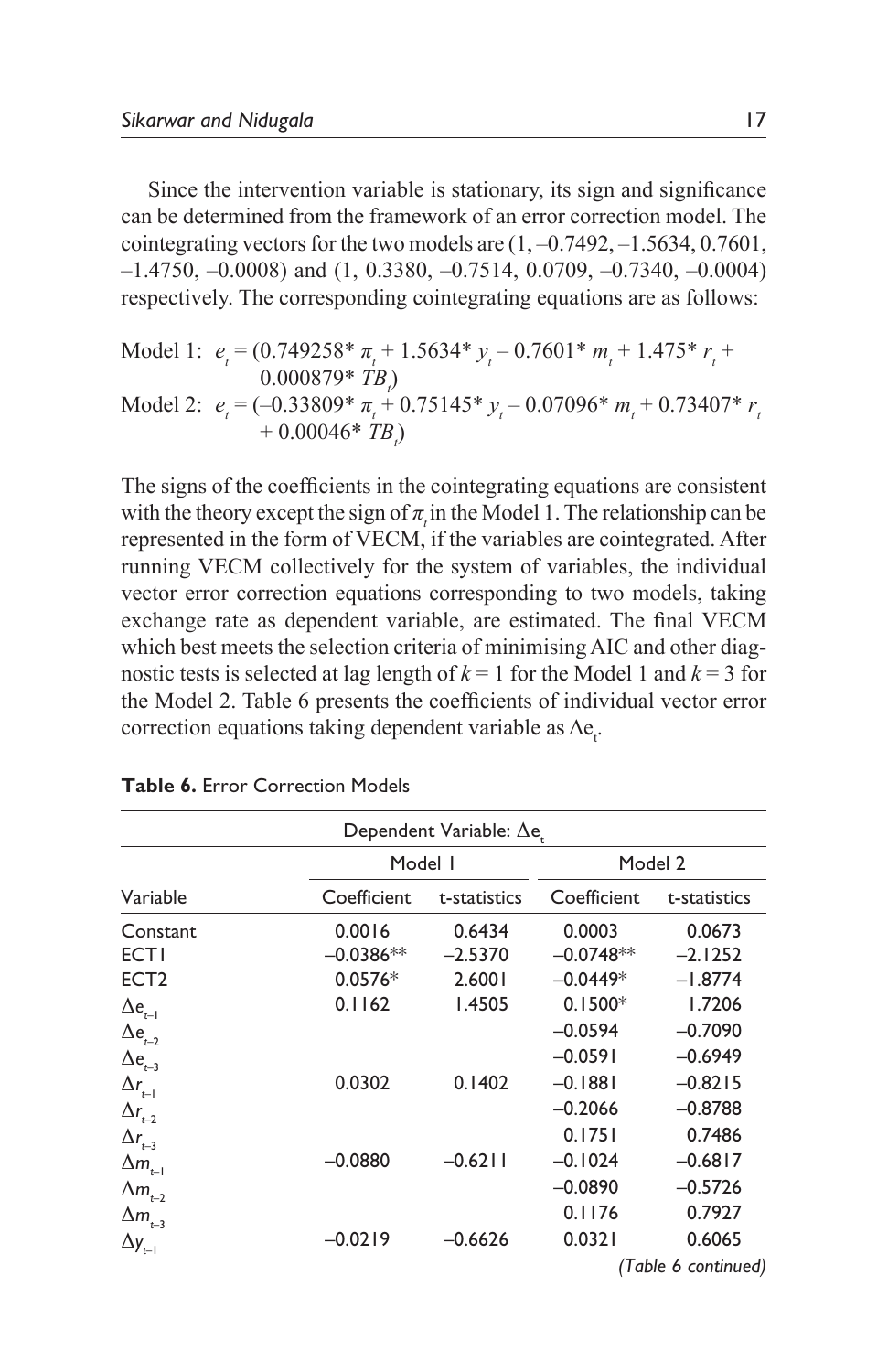| Dependent Variable: $\Delta$ e  |             |              |             |              |  |  |  |
|---------------------------------|-------------|--------------|-------------|--------------|--|--|--|
|                                 | Model I     |              | Model 2     |              |  |  |  |
| Variable                        | Coefficient | t-statistics | Coefficient | t-statistics |  |  |  |
| $\Delta y_{t-2}$                |             |              | 0.0443      | 0.8530       |  |  |  |
| $\Delta y_{t=3}$                |             |              | 0.0474      | 1.2829       |  |  |  |
| $\Delta\pi_{_{t\!-\!1}}$        | $-0.3074$   | $-1.5871$    | $-0.3296*$  | $-1.6688$    |  |  |  |
| $\Delta\pi_{_{t\!-\!2}}$        |             |              | $-0.4903**$ | $-2.3160$    |  |  |  |
| $\Delta\pi_{\mbox{\tiny{t=3}}}$ |             |              | 0.3406      | 1.5701       |  |  |  |
| $\Delta T B_{_{t-1}}$           | 0.0000      | 0.2374       | 0.0000      | $-1.0454$    |  |  |  |
| $\Delta$ TB <sub>t-2</sub>      |             |              | 0.0000      | $-1.3405$    |  |  |  |
| $\Delta$ TB <sub>t-3</sub>      |             |              | $-0.0003*$  | $-2.0311$    |  |  |  |
| $Fl_t$                          |             |              | $0.00083*$  | 1.7988       |  |  |  |
| $NFI_t$                         |             |              | $0.0001*$   | 1.591        |  |  |  |
| Overall AIC for                 | $-17.920$   |              | $-17.929$   |              |  |  |  |
| system                          |             |              |             |              |  |  |  |
| R-square                        |             | 8.10%        |             | 12.58%       |  |  |  |
| F-statistic                     |             | 2.700***     |             | 1.994***     |  |  |  |
| Akaike info criterion           | $-5.209$    |              | $-5.239$    |              |  |  |  |
| Serial correlation LM           |             | 1.388        |             | 1.269        |  |  |  |
| test                            |             |              |             |              |  |  |  |
| Heteroskedasticity              |             | 0.340        |             | 0.021        |  |  |  |
| Test (ARCH)                     |             |              |             |              |  |  |  |
| Jarque-Bera normality           |             | 244.77***    | 424.89***   |              |  |  |  |
| test                            |             |              |             |              |  |  |  |
| Chow breakpoint test            |             | 0.956        |             | 1.260        |  |  |  |

|  |  |  | (Table 6 continued) |  |
|--|--|--|---------------------|--|
|  |  |  |                     |  |

**Source:** Authors' calculation using Eviews 8.1.

**Notes:** This table reports error correction equation taking  $\Delta e_t$  as dependent variable. ECT1 and ECT2 are the error correction terms in the equations. *e t* is the trade-weighted nominal exchange rate index,  $r_{\rm t}$  is the interest rate,  $m_{\rm t}$ is the money supply,  $\gamma_{_t}$  is industrial production,  $\pi_{_t}$  is the rate of inflation,  $\textsf{TB}_{{_t}}$  is trade balance, *FI t* is the intervention by central bank directly into the foreign exchange transactions and *NFI*<sub>1</sub> is the intervention by central bank in the form of non-foreign exchange transactions or by indirect policy changes. \*\*\*, \*\* and \* indicate statistical significance at 1 per cent, 5 per cent and 10 per cent level, respectively.

Notice that the coefficients of error correction term of exchange rate in the error correction models has a correct sign (negative) and statistically significant in both models. Both chosen equations of the two models pass the various diagnostics tests. Model 2 has minimum AIC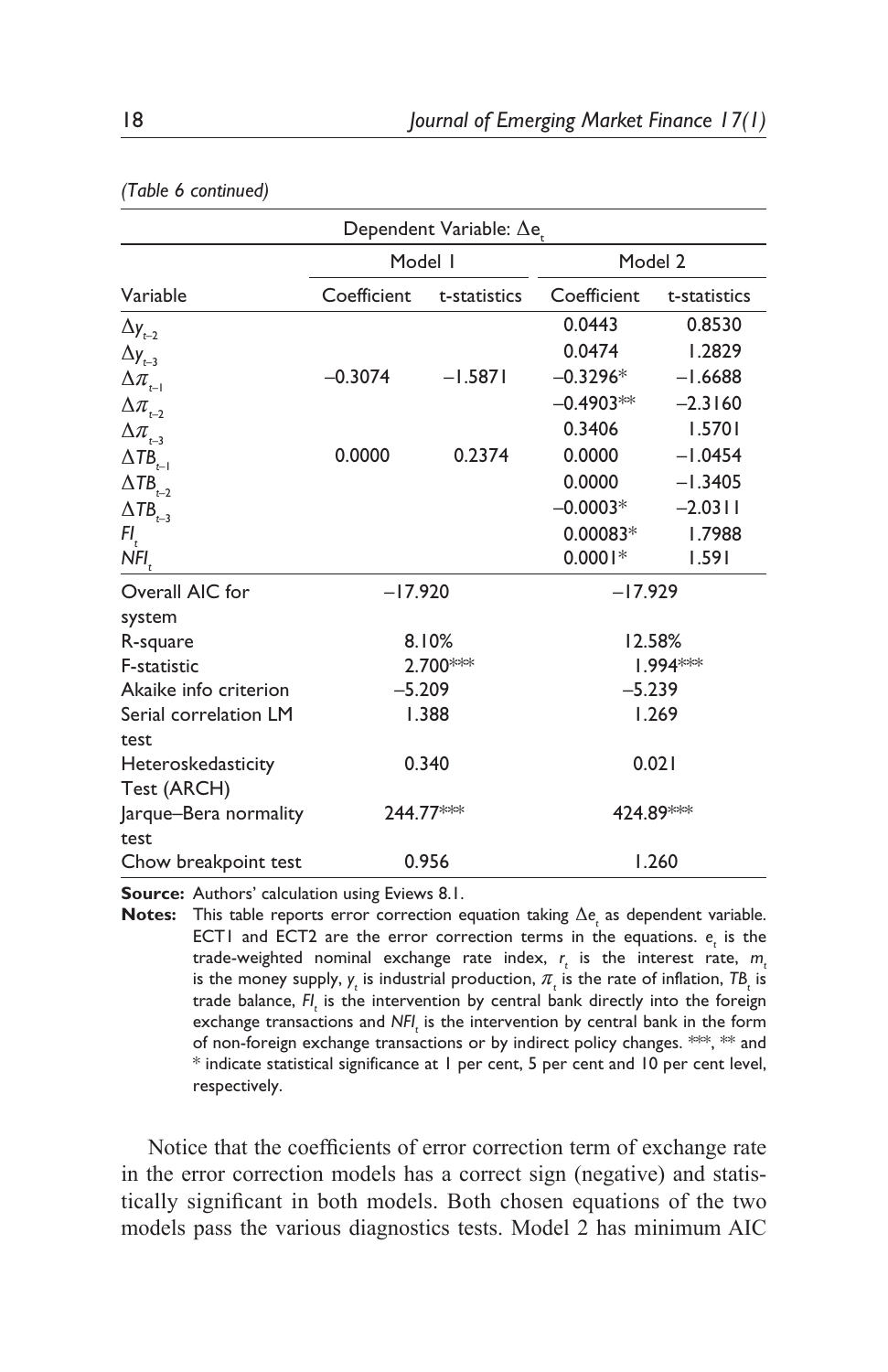and better R-square, which indicates that the inclusion of central bank intervention in the macroeconomic model improves the predictive power of the model.

The residuals of these models are the unanticipated changes in exchange rate and are used further for estimating the exchange rate exposure coefficients.

# *Exposure Rate Exposure Using Jorion's (1990) Model*

Table 7 reports a summary of the exposure coefficients estimated from Jorion's (1990) model. The results reveal that 66.6 per cent (434 of 651) of Indian firms are significantly exposed to exchange rate changes at 10 per cent level of significance. The significant exposure coefficients are positive in sign. The average value of exchange rate exposure coefficients is 1.317, indicating that a 1 per cent appreciation of Indian rupee causes almost 1.32 per cent gain in the firms' stock returns. These results are similar to those of previous studies on emerging markets which report more than half of their sample firms with significant exposure (Bacha et al., 2013; Kiymaz, 2003; Parsley & Popper, 2006; Tsai et al., 2014; Ye et al., 2014). The findings indicating that, on average, firms gain from the appreciation of domestic currency is also not surprising and consistent with the prior literature on emerging markets (Chue & Cook, 2008; Dominguez & Tesar, 2006; Muller & Verschoor, 2007; Tsai et al., 2014; Ye et al., 2014).

|              |  |  |  | Table 7. Summary of Exchange Rate Exposure Coefficients from Jorion's |  |
|--------------|--|--|--|-----------------------------------------------------------------------|--|
| (1990) Model |  |  |  |                                                                       |  |

| No. of firms with significant exposure                      | 434      |
|-------------------------------------------------------------|----------|
| % of sample firms with significant exposure                 | 66.6%    |
| No. of firms with positive significant exposure (10% level) | 434      |
| No. of firms with negative significant exposure (10% level) | O        |
| Average value of significant exposure coefficients          | 1.668    |
| Average value of exposure coefficients of all firms         | 1.317    |
| Minimum                                                     | $-1.296$ |
| Maximum                                                     | 4.491    |
| Standard deviation                                          | 0.779    |

**Source:** Authors' calculation using Eviews 8.1.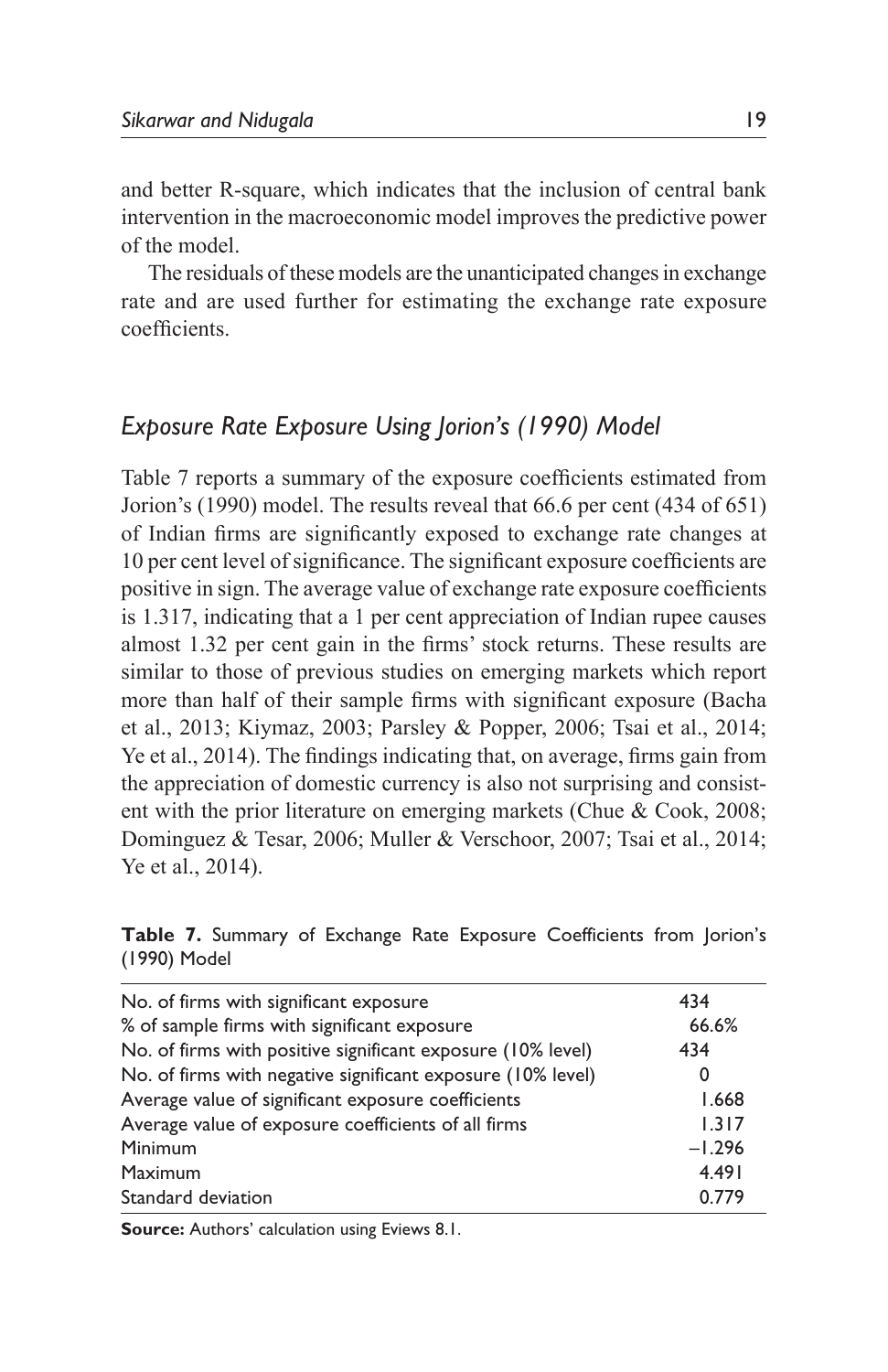|       | Table 8. Summary of Exchange Rate Exposure Coefficients from Gao's (2000) |  |  |  |
|-------|---------------------------------------------------------------------------|--|--|--|
| Model |                                                                           |  |  |  |

| No. of firms with significant exposure                      | 447      |
|-------------------------------------------------------------|----------|
| % of sample firms with significant exposure                 | 68.6%    |
| No. of firms with positive significant exposure (10% level) | 447      |
| No. of firms with negative significant exposure (10% level) | 0        |
| Average value of significant exposure coefficients          | 1.863    |
| Average value of exposure coefficients of all firms         | 1.489    |
| Minimum                                                     | $-1.514$ |
| Maximum                                                     | 4.875    |
| Standard deviation                                          | 0.874    |

**Source:** Authors' calculation using Eviews 8.1.

# *Exchange Rate Exposure Using Gao's (2000) Model*

Table 8 presents the results when unanticipated changes of exchange rates are used in the time series regression model to estimate exposure (see equation (3)). The unanticipated part is captured by the residual of the regression of actual exchange rate changes on macroeconomic variables as suggested by Gao (2000) (see equation (4)). The results reveal that 68.6 per cent (447 of 651) of Indian firms are significantly exposed to exchange rate changes at 10 per cent level of significance and exposure coefficients of all of these firms are positive. The average value of exchange rate exposure coefficients is 1.489, indicating that a 1 per cent unanticipated appreciation of Indian rupee causes almost 1.5 per cent gain in the firms' stock returns. It is, therefore, evident that the use of unanticipated changes in exchange rates is able to discover more statistically and economically significant exchange exposure which is consistent with prior studies (Choi et al., 1992; Jongen et al., 2012).

# *Exchange Rate Exposure Taking into Account the Effects of Central Bank Intervention*

Table 9 displays the results of exchange exposure after taking into account the effects of central bank intervention. That is, first the unanticipated part of exchange rate changes is captured by allowing for the effects of central bank's intervention in the macroeconomic model of Gao (2000). Then, those unanticipated changes are used to compute the exposure coefficients in the time series regression model. Strikingly, as soon as the effects of interventions are taken into account, 72 per cent of firms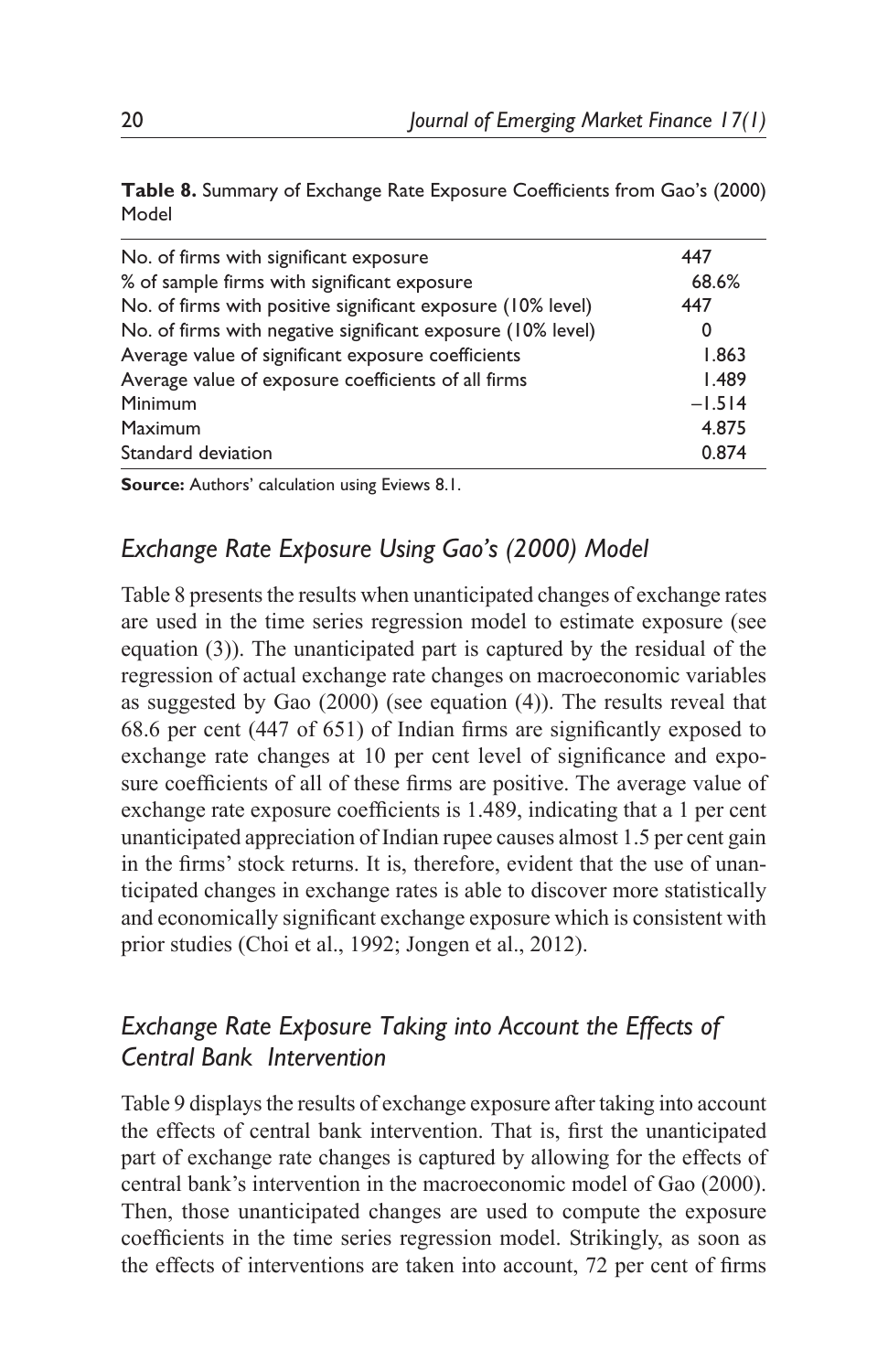|       |  |  |  | Table 9. Summary of Exchange Rate Exposure Coefficients from Proposed |  |
|-------|--|--|--|-----------------------------------------------------------------------|--|
| Model |  |  |  |                                                                       |  |

| No. of firms with significant exposure                      | 465      |
|-------------------------------------------------------------|----------|
| % of sample firms with significant exposure                 | 72%      |
| No. of firms with positive significant exposure (10% level) | 465      |
| No. of firms with negative significant exposure (10% level) | 0        |
| Average value of significant exposure coefficients          | 2.009    |
| Average value of exposure coefficients of all firms         | 1.645    |
| Minimum                                                     | $-1.713$ |
| Maximum                                                     | 4.834    |
| Standard deviation                                          | 0.942    |

**Source:** Authors' calculation using Eviews 8.1.

exhibit significant exchange rate exposure. Also, the average value of exposure coefficients is 2.009, indicating that a 1 per cent unanticipated appreciation of Indian rupee against foreign currencies leads to almost 2 per cent increase in stock returns. Again the sign of all significant exposure coefficients is positive. Therefore, relative to the results from Jorion's (1990) and Gao's (2000) models, it is found that there are more firms significantly exposed when the effects of central bank interventions are taken into account. Also, the incorporation of the effects of central bank intervention is able to detect higher magnitude of average exposure coefficients.

### *Comparing Alternative Models*

This section presents the comparison of the results obtained from various models. The extant literature suggests that a model is considered better, if it is able to generate results which are statistically significant and economically important (Aysun & Guldi, 2011; Bartram, 2004; Bodnar & Wong, 2003; Doidge, Griffin, & Williamson, 2006; Dominguez & Tesar, 2006; Priestley & Ødegaard, 2007; Rossi, 2012). The statistical significance of exposure coefficients is examined by the traditional *t*-ratio on the exposure estimates. The proposed model is better, if it is able to detect a higher number of firms significantly exposed to exchange rate changes. The economic significance of the exposure coefficients is examined by the size or the average value of coefficients and the average of adjusted R-square values obtained for the regression models of all firms in the sample and for firms with significant exposure. The model is supposed to be better in terms of economic significance, if it is able to produce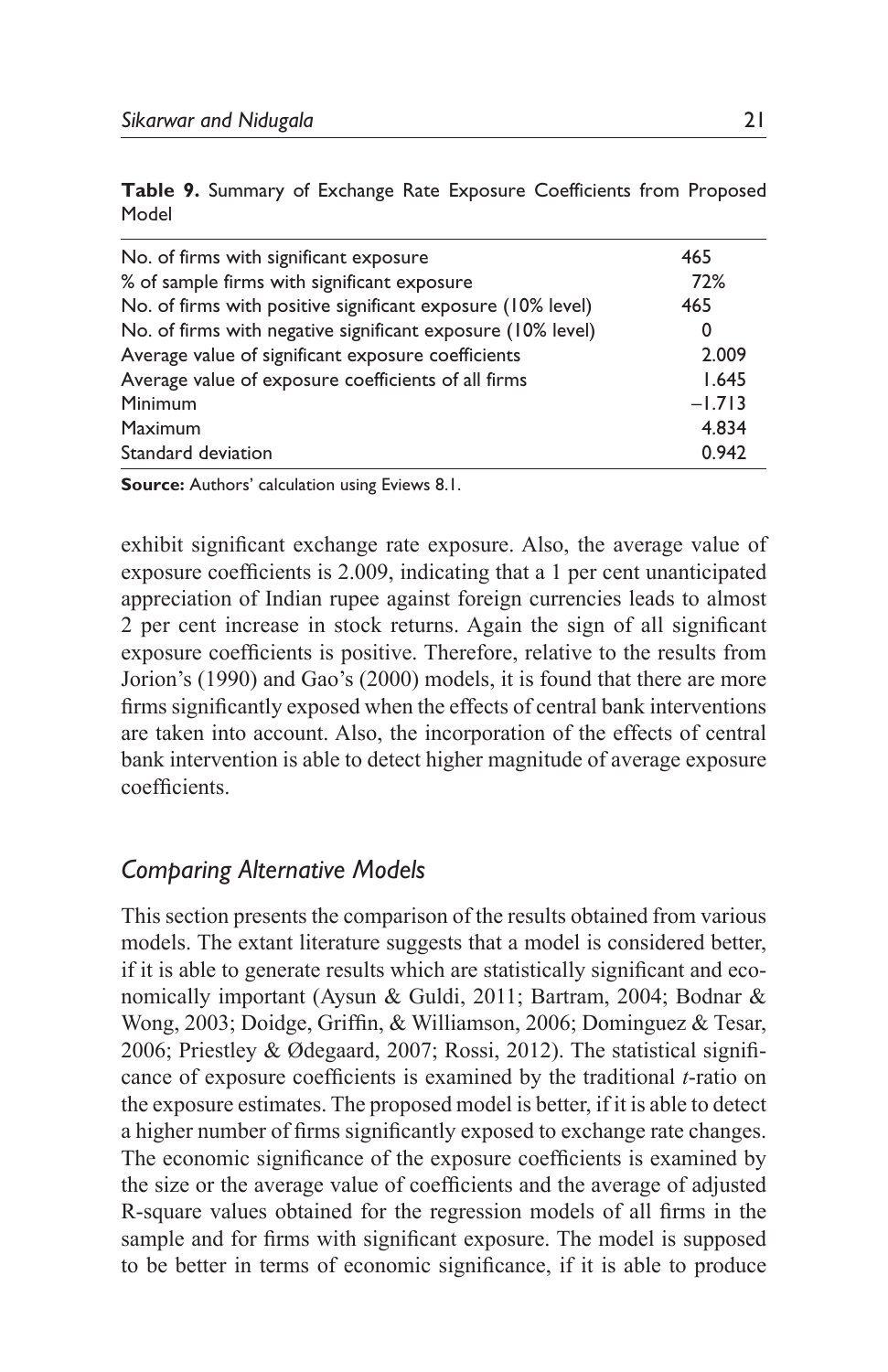higher average value of exposure coefficients and a positive change in the average value of adjusted R-square.

Tables 10 and 11 display the statistical and economic significance of the estimated exposure coefficients from the three models. It is evident, by comparing the results that Gao's (2000) model detects larger number of firms with significant exposure and higher magnitude of exposure in comparison to Jorion's (1990) model. This clearly suggests that the use of unanticipated changes in exchange rates provides more accurate results in terms of identifying higher exposure. The proposed model which takes into account the effects of central bank intervention is able to discover 72 per cent of firms with significant exposure which is almost a 7 per cent increase in the number of firms with significant exposure coefficients obtained from Jorion's (1990) model. In terms of the size of the exposure coefficients, on an average, a 1 per cent unanticipated appreciation of Indian rupee causes 1.65 per cent rise in stock returns (almost 25 per cent increase in the average exposure from Jorion's model) when the effects of central bank intervention are considered. Firms with significant exposure also show higher magnitude of exposure as we move from Jorion's model to the model that incorporates the intervention by central bank (see Panel A of Table 11).

|                                                       |                | No. of Firms<br>with Significant<br>Exposure<br>Coefficients |               |                                                       | % of Sample Firms<br>with Significant<br>Exposure |            | No. of<br>Firms with<br>Positive<br>Significant<br>Exposure | No. of<br>Firms with<br>Negative<br>Significant<br>Exposure<br>$(10\%$ Level) $(10\%$ Level) |
|-------------------------------------------------------|----------------|--------------------------------------------------------------|---------------|-------------------------------------------------------|---------------------------------------------------|------------|-------------------------------------------------------------|----------------------------------------------------------------------------------------------|
| Models                                                | $10\%$<br>Sig. | 5%<br>Sig.                                                   | $1\%$<br>Sig. | $10\%$<br>Sig.<br>Level Level Level Level Level Level | 5%<br>Sig.                                        | 1%<br>Sig. |                                                             |                                                                                              |
| Jorion's (1990) 434<br>model                          |                |                                                              | 365 238       | 66.6                                                  | - 56.0                                            | 36.5       | 434                                                         | 0                                                                                            |
| Gao's (2000)<br>model                                 | 447            | 384                                                          | 245           | 68.6                                                  | 58.9                                              | 37.6       | 447                                                         | 0                                                                                            |
| Model with<br>central bank<br>intervention<br>effects | 465            | 393                                                          | 259           | 71.5                                                  | 60.3                                              | 39.7       | 465                                                         | 0                                                                                            |

**Table 10.** Comparing Alternative Models: Statistical Significance of Exchange Rate Exposure Coefficients

**Source:** Authors' calculation using Eviews 8.1.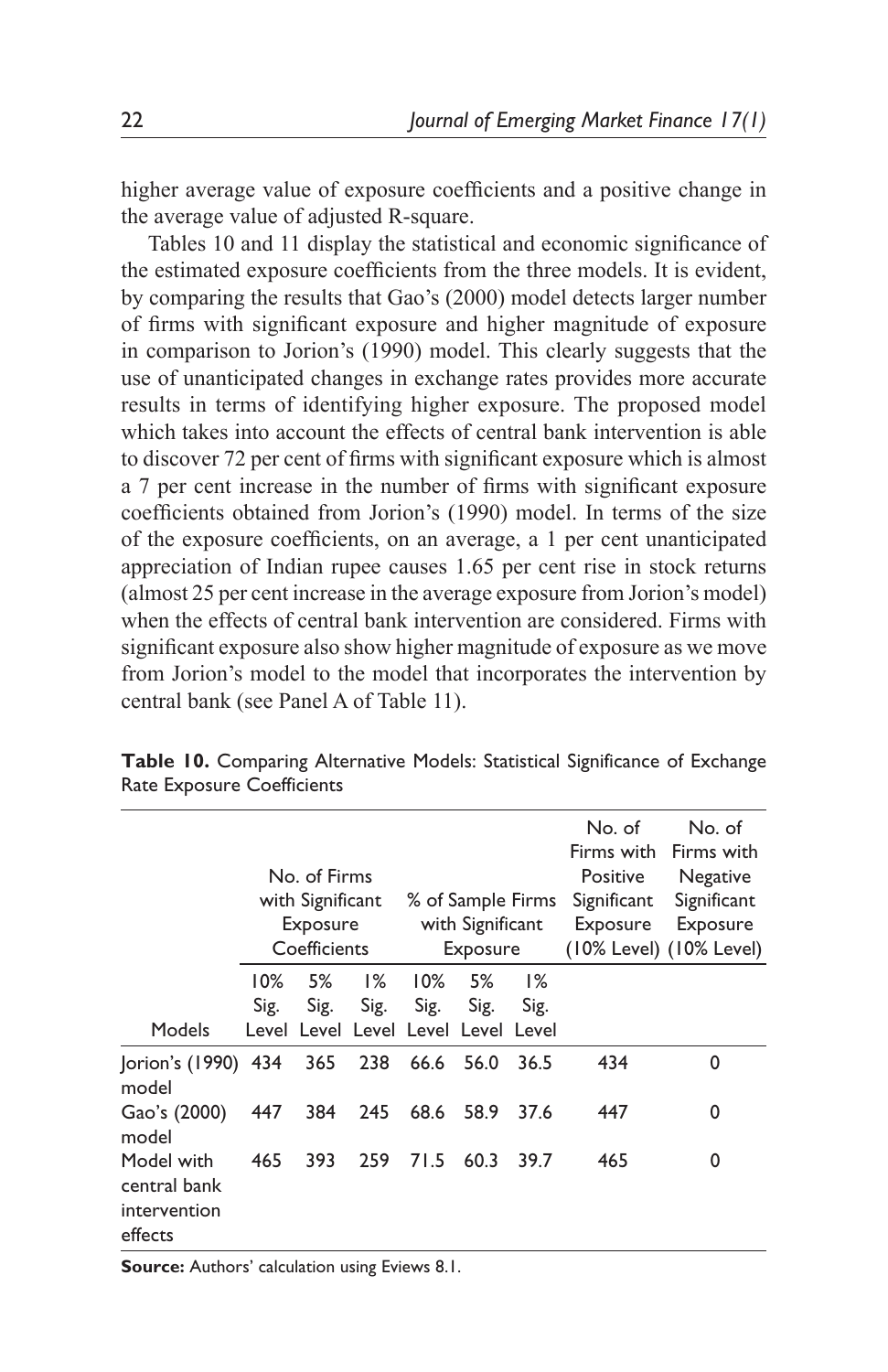Panel B of Table 11 shows the average value of adjusted R-square obtained from the time series regressions of sample firms. For the model with intervention effects, the average adjusted R-square is 20.93 per cent for all firms' regressions which is higher than the other models.

Panel B of Table 11 also discloses the change in the value of adjusted R-square, when moving from the regression of stock return on the market portfolio alone, that is, CAPM model to a regression also including exchange rate as explanatory variable. The average value of adjusted R-square from the regressions of stock returns on market portfolio returns (i.e., CAPM specification) is 20.23 per cent. The average value of adjusted R-square increases by 0.52 per cent, when actual changes in exchange rates are added to the CAPM model. This value increases by 0.55 per cent, when unanticipated changes in exchange rates estimated from Gao (2000) model are added to the CAPM model and increases by 0.70 per cent for the model which uses intervention effects to capture unexpected changes in exchange rates.

Thus, central bank interventions appear to be important for uncovering exposure, both significantly and economically. In summary, the results reveal that intervention by central bank along with other macroeconomic factors captures the unanticipated part of exchange rate changes more accurately, and therefore uncovers significant exposure coefficients.

Table 10 also displays information about the signs of the exchange rate exposure coefficients. Concerning the direction of exchange rate exposure, the study finds that overall, an appreciation of Indian rupee is associated with positive stock returns. These findings are in contrast to the theoretical expectation, but, surprisingly, supported by previous studies on emerging markets (Chue & Cook, 2008; Dominguez & Tesar, 2006; Muller & Verschoor, 2007; Tsai et al., 2014; Ye et al., 2014). These findings can be attributed to the reliance of Indian firms on imports for the production and exports to the other markets. Additionally, the heavy short-term capital inflow and outflow to India in recent years may be the other possible reason behind this phenomenon. Tsai et al. (2014) bring out the role of hot money, that is, short-term entry and exit of international capital, in influencing the stock market. Since the inflow of speculative foreign capital increases stock prices (Zhang & Fung, 2006), it might be possible that this foreign investment or speculation effect swamped the underlying 'standard' market reaction to exchange rate movements and led to positive stock returns in Indian market. This finding is important for decision-makers and participants in the area of international finance, trade and policymaking. Following the literature (Aggarwal & Harper, 2010; Aysun & Guldi, 2011; Bartram, 2004; Choi & Prasad, 1995;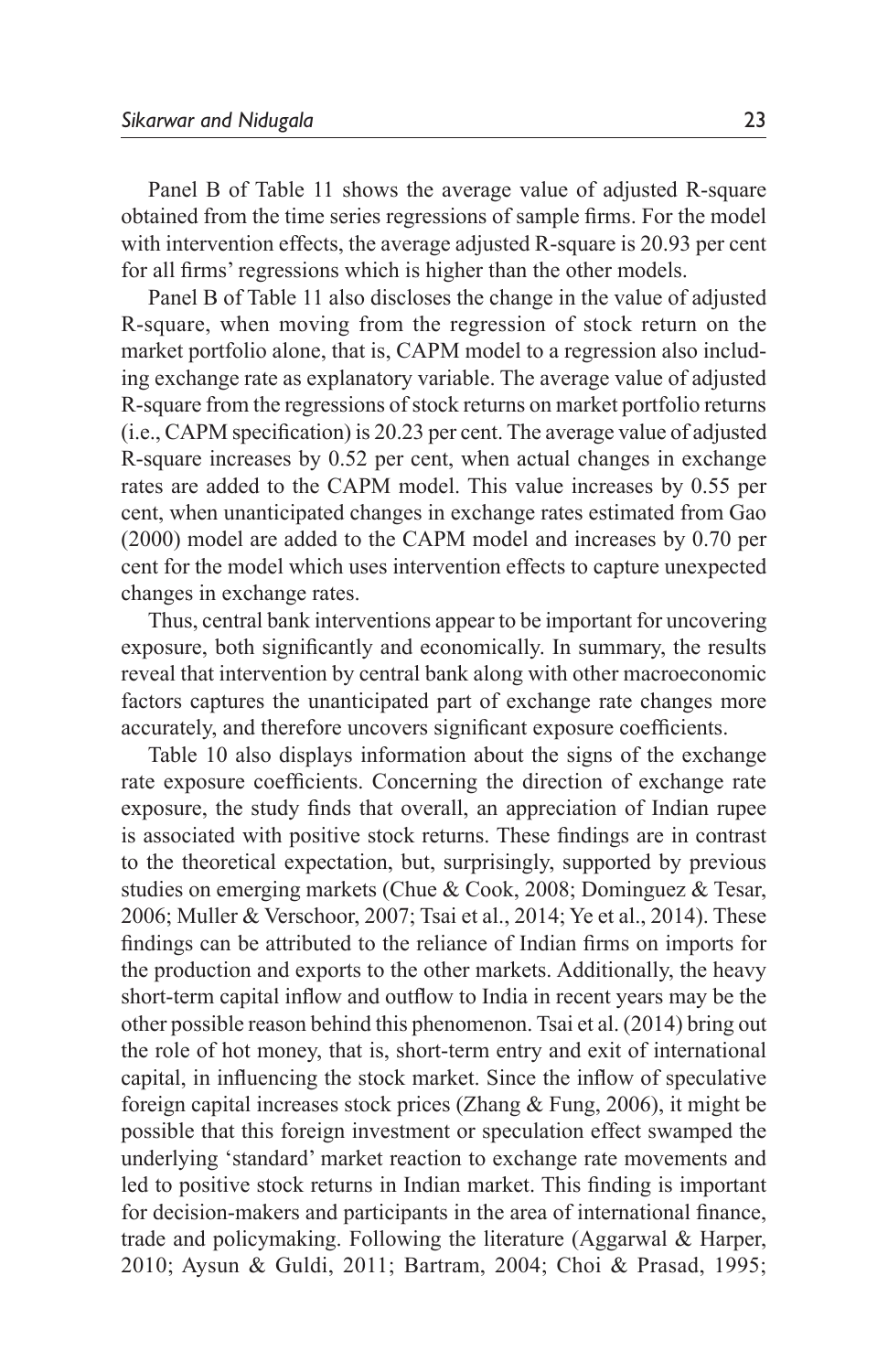| D                                                                      |                     | D                                                                  |          | o                                      |                       |                |                                                                                 |                       |
|------------------------------------------------------------------------|---------------------|--------------------------------------------------------------------|----------|----------------------------------------|-----------------------|----------------|---------------------------------------------------------------------------------|-----------------------|
|                                                                        |                     |                                                                    | Penal A  |                                        |                       |                |                                                                                 |                       |
|                                                                        |                     | Size or Average Value of<br>Exchange Rate Exposure<br>Coefficients | Minimum  | Maximum                                | Deviation<br>Standard | Minimum        | Maximum                                                                         | Deviation<br>Standard |
| Models                                                                 | Across All<br>Firms | with Significant<br>Across Firms<br>Exposure                       |          | Across All Firms                       |                       |                | Across Firms with Significant Exposure                                          |                       |
|                                                                        | 1.317               | 1.668                                                              | $-1.296$ | 4.491                                  | 0.779                 |                | 164.49                                                                          | 0.623                 |
|                                                                        | 1.489               | 1.863                                                              | $-1.514$ | 4.875                                  |                       | 0.562<br>0.549 | 4.875                                                                           |                       |
| Jorion's (1990) model<br>Gao's (2000) model<br>Model with central bank | 1.645               | 2.009                                                              | $-1.713$ | 4.834                                  | 0.874<br>0.942        | 0.645          | 4.834                                                                           | 0.699<br>0.758        |
| intervention effects                                                   |                     |                                                                    |          |                                        |                       |                |                                                                                 |                       |
|                                                                        |                     |                                                                    | Penal B  |                                        |                       |                |                                                                                 |                       |
|                                                                        |                     |                                                                    |          | Average Value of Adjusted R-Square (%) |                       |                | Change in Adjusted R-Square After Adding<br>Exchange Rate to the CAPM Model (%) |                       |
| Models                                                                 |                     |                                                                    |          | Across All Firms                       |                       |                | Across All Firms                                                                |                       |
|                                                                        |                     |                                                                    |          | 20.75                                  |                       |                | 0.52                                                                            |                       |
| Jorion's (1990) model<br>Gao's (2000) model                            |                     |                                                                    |          | 20.78                                  |                       |                | 0.55                                                                            |                       |
| Model with central bank intervention effects                           |                     |                                                                    |          | 20.93                                  |                       |                | 0.70                                                                            |                       |
| $\ddot{\phantom{0}}$                                                   | ;                   |                                                                    |          |                                        |                       |                |                                                                                 |                       |

Table 11. Comparing Alternative Models: Economic Significance of Exchange Rate Exposure Coefficients **Table 11.** Comparing Alternative Models: Economic Significance of Exchange Rate Exposure Coefficients

Source: Authors' calculation using Eviews 8.1. **Source:** Authors' calculation using Eviews 8.1.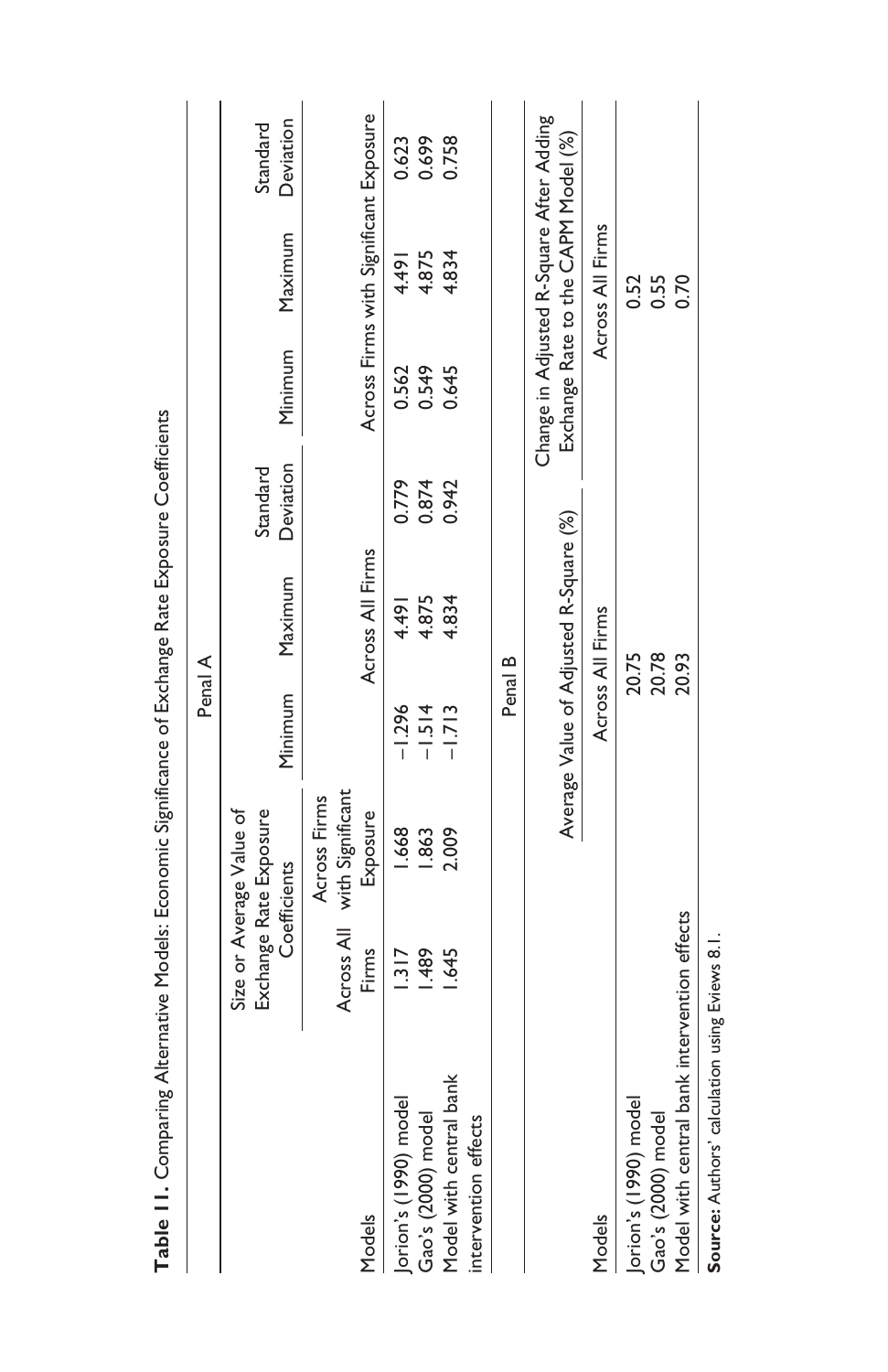Doukas et al., 2001; Faff & Marshall, 2005), this study is not particularly concerned about the direction of exchange rate changes on stock returns, but rather the extent of exposure in an absolute sense.

# *Exposure During Sub-periods of Varying Levels of Central Bank's Intervention*

This section presents firms' exchange rate exposure during the sub-periods with varying levels of central bank interventions. The sample period is separated into two equal sized sub-periods following previous studies (Choi & Prasad, 1995; Doidge, Griffin, & Williamson, 2002; Dominguez & Tesar, 2006; Hutson & Stevenson, 2010) and consequently, the exchange rate exposure coefficients are examined for each period. If moral hazard hypothesis is correct, firms should face higher exchange rate exposure during the sub-periods of higher level of interventions. The absolute value of average and total foreign exchange intervention by RBI during two sub-periods is presented in Table 12. The following two periods are identified:

Period 1 (April 2001–March 2007): This is an appreciation period. The average absolute value of net purchases of US dollar by RBI is 1809.61 USD million during this period.

Period 2 (April 2007–March 2013): This is the depreciation period. The average absolute value of net purchases of US dollar by RBI increased by 20 per cent from the previous sub-period.

Table 13 presents the average value of exchange rate exposure coefficients over two sub-periods estimated from the three models. The results reveal that the average value of exposure rate coefficients is higher in subperiod 2 than the sub-period 1. These results are similar for all models and

| Periods               | Total   FI <br>(USD<br>Million) | Average<br><b>FII (USD</b><br>Million) | Median NFI | Average<br>Monthly<br><b>NEER</b><br>Changes |
|-----------------------|---------------------------------|----------------------------------------|------------|----------------------------------------------|
| April 2001-March 2007 | 130,292.37                      | 1,809.61                               | 0          | 0.000064                                     |
| April 2007-March 2013 | 156,415.00                      | 2,172.73                               |            | $-0.003178$                                  |

|  | Table 12. Intervention by Central Bank During Sub-periods |  |  |  |
|--|-----------------------------------------------------------|--|--|--|
|--|-----------------------------------------------------------|--|--|--|

**Source:** Authors' calculation using Eviews 8.1.

**Notes:** This table reports intervention by central bank in terms of foreign exchange transactions (FI) and policy announcements (NFI). NEER denotes nominal effective exchange rate index.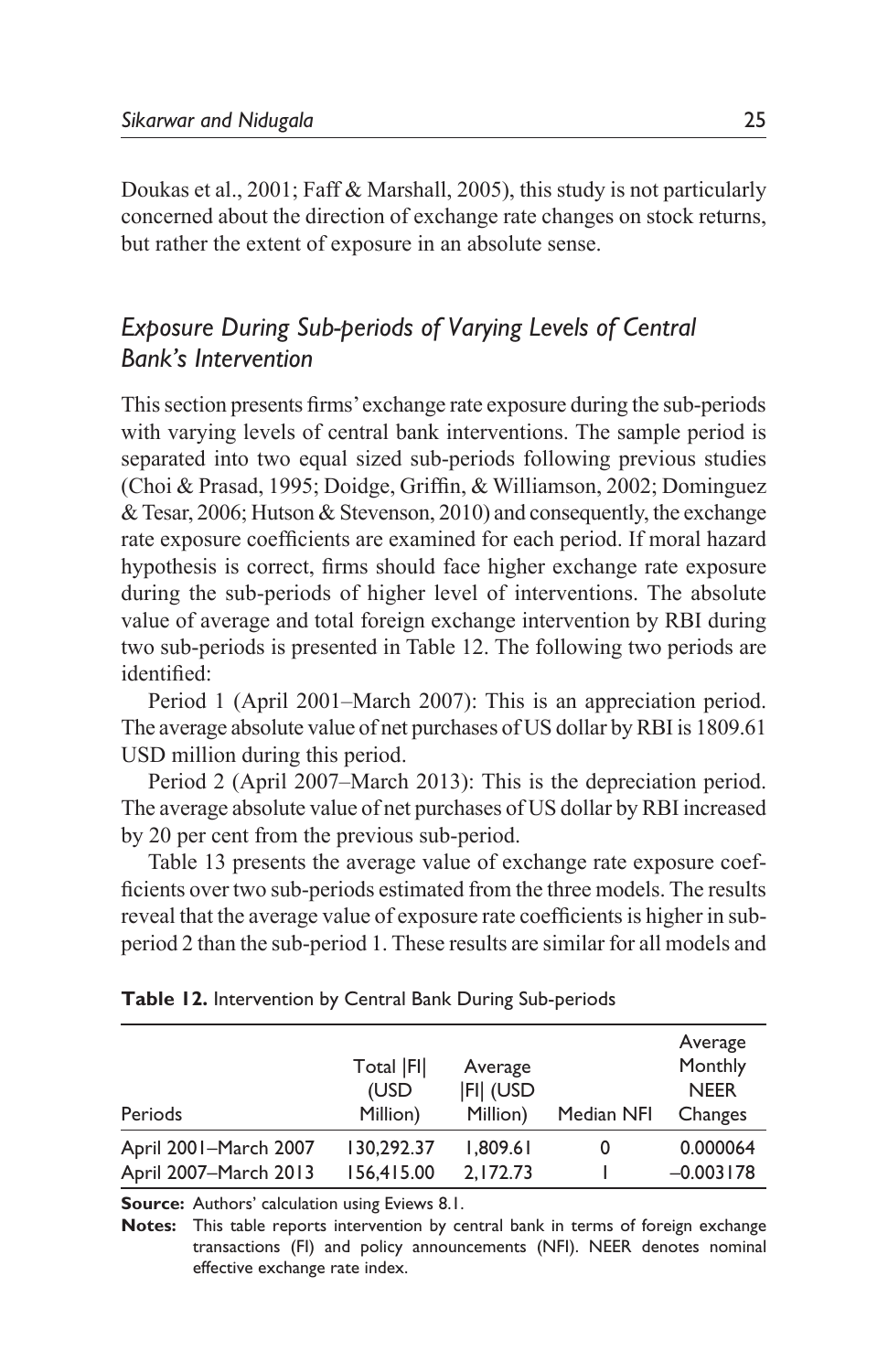| Models                                          | Period I:<br>April 2001-<br>March 2007 | Period 2:<br>April 2007-<br><b>March 2013</b> |
|-------------------------------------------------|----------------------------------------|-----------------------------------------------|
| Jorion's (1990) model                           | 0.964                                  | 1.521                                         |
| Gao's (2000) model                              | 1.081                                  | 1.785                                         |
| Model with central bank<br>intervention effects | 1.474                                  | 1.726                                         |

|  | Table 13. Average of Significant Exposure Coefficients During Sub-periods |  |  |  |  |  |  |
|--|---------------------------------------------------------------------------|--|--|--|--|--|--|
|--|---------------------------------------------------------------------------|--|--|--|--|--|--|

**Source:** Authors' calculation using Eviews 8.1.

support moral hazard hypothesis as larger interventions in terms of net sale/purchase of US dollar are associated with higher exposure. Moreover, comparative statistics of the three models reveal that the model, which incorporates the information of central bank intervention, is superior to the other models and is able to detect higher mean value of exposure coefficients. The results reveal that, as compared to the whole sample period, the mean exposure is much higher in various sub-periods. Thus, sub-periods based on the intervention level are economically important to uncover the exposure of firms. The sub-period analysis also provides robustness of the results in terms of consistency in the signs of the beta coefficients. These findings support the existing theoretical literature of moral hazard hypothesis which says that the implicit government guarantee in the form of central bank intervention in foreign exchange market induces firms to remain unhedged, and therefore firms face higher exposure during the period of larger intervention. This implies that firms should be careful about their hedging policies and should use the information on intervention to explore the accurate currency exposure of their firms.

The findings suggest that intervention by central bank, through its effects on exchange rates, has a major impact on the level of Indian firms' exchange rate exposure. The generality of these findings can be extended to other emerging markets that have managed floating exchange rate regime. This is consistent with the recent findings of Ye et al. (2014) which suggest that the exchange rate regime of a country is a significant determinant of firms' exchange rate exposure.

The findings of this article have important theoretical and practical implications. In terms of theoretical significance, the results explain the existing exposure puzzle by providing evidence that intervention by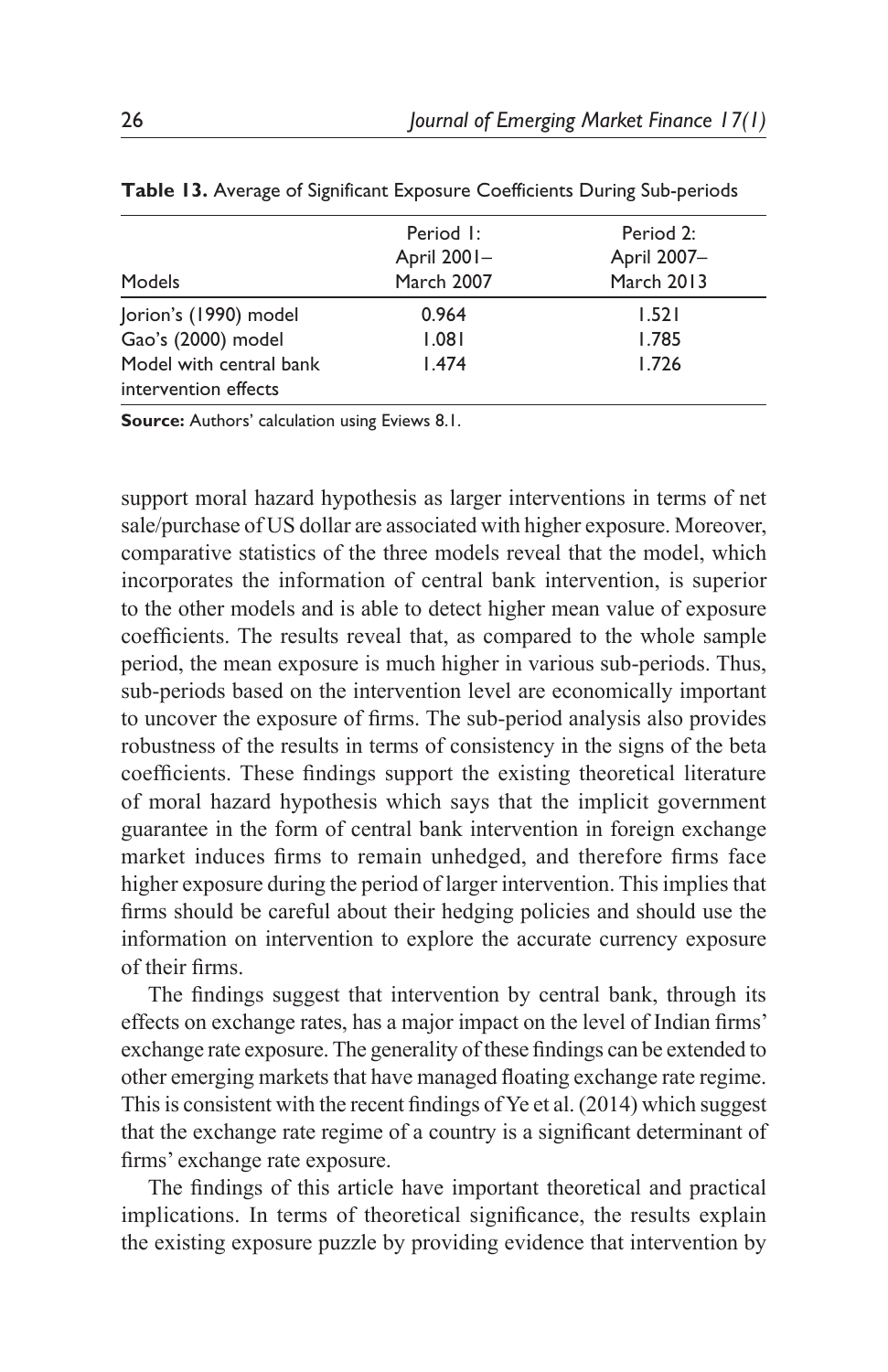central bank is a major factor which affects the exchange rate exposure of firms. In this way, this study contributes to the extant literature which attributes the insignificant empirical findings to exposure measurement biases. The findings also extend the existing theoretical literature of the moral hazard hypothesis.

The findings have important practical implications for corporate managers to anticipate the exchange rates and the associated unanticipated exposure of their firms to exchange rate risk. The firms of emerging countries that follow managed float exchange rate regime should take into account the effect of central bank intervention while gauging the future exchange rates and exposure. The accurate estimation of unanticipated exposure can further help managers to frame their hedging policies. In this way, this study suggests a new efficient approach for managers to accurately measure the currency exposure of their firms by using information on central bank intervention. The findings are also important for investors to assess the currency exposure of the firms which could help them to construct their portfolio.

# **Robustness Tests**

This section presents robustness of the results to the industry-level evidence, to alternate market index returns and during sub-periods.

### *Industry-level Evidence*

This sub-section presents robustness of exchange rate exposure coefficients by providing industry-level evidence. Panels A and B of Table 14 show the number of firms that are significantly exposed to the exchange rate risk and average exposure for each industry estimated from the three models. Consistent with the firm-level evidence, the model which captures the effects of central bank intervention is able to reveal much higher exposure in terms of larger number of firms with significant exposure coefficients and higher average value of exposure coefficients for each industry. This indicates that the results are robust, and the exchange rate exposure is widely spread across industries and not concentrated in a few industries. Therefore, the proposed model of this study reveals statistically significant and economically important exposure for various industries.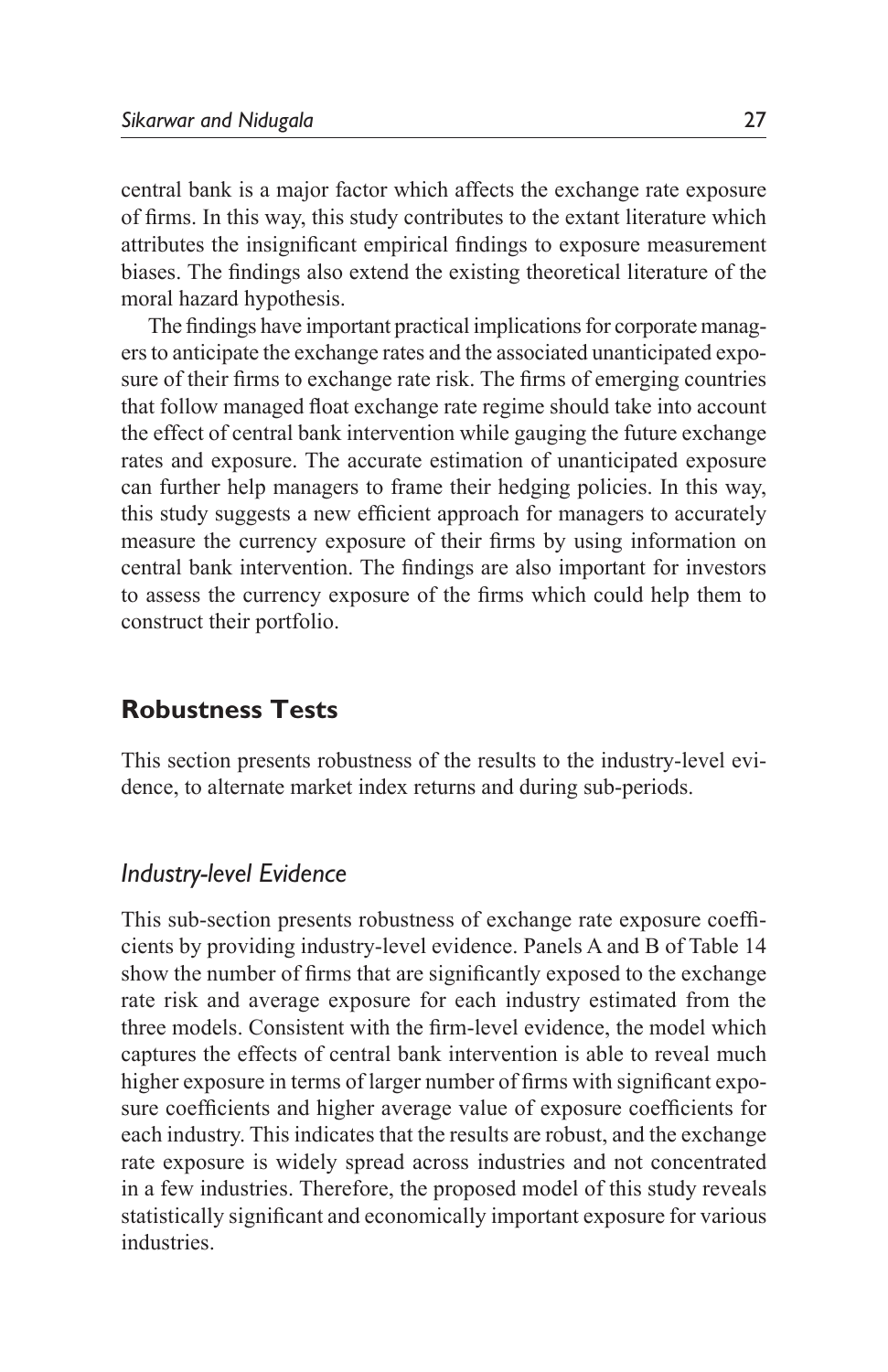|                                             | Penal A                     |                          |                                                |
|---------------------------------------------|-----------------------------|--------------------------|------------------------------------------------|
|                                             |                             |                          | Model with                                     |
| Industry                                    | lorion's<br>(1990)<br>Model | Gao's<br>(2000)<br>Model | Central Bank<br>Intervention<br><b>Effects</b> |
| Food and agro-based products                | 22                          | 25                       | 24                                             |
| <b>Textiles</b>                             | 33                          | 32                       | 36                                             |
| Chemical, plastic and petroleum<br>products | 93                          | 99                       | 106                                            |
| Consumer goods                              | 17                          | 22                       | 25                                             |
| Construction materials                      | 23                          | 24                       | 24                                             |
| Metal and metal products                    | 33                          | 36                       | 35                                             |
| Machinery                                   | 62                          | 60                       | 64                                             |
| Transport equipment                         | 34                          | 3 I                      | 33                                             |
| Miscellaneous manufacturing                 | 13                          | $\overline{13}$          | 16                                             |
| Diversified                                 | 10                          | 12                       | 8                                              |
| Mining                                      | 4                           | 5                        | 4                                              |
| Electricity                                 | 3                           | 4                        | 4                                              |
| Hotel and tourism                           | 4                           | 4                        | 7                                              |
| Wholesale and retail trading                | 15                          | 15                       | $\overline{14}$                                |
| <b>Transport services</b>                   | 6                           | 5                        | 5                                              |
| Communication services                      | 3                           | $\mathfrak{p}$           | $\mathbf{2}$                                   |
| IT                                          | 31                          | 32                       | 30                                             |
| Miscellaneous services                      | 13                          | $\overline{13}$          | 12                                             |
| Construction and real estate                | 15                          | $\overline{13}$          | 16                                             |
| Total firms with significant                | 434                         | 447                      | 465                                            |
| exposure                                    |                             |                          |                                                |

**Table 14.** Industry-wise Number of Firms with Significant Exposure Coefficients

**Source:** Authors' calculation using Eviews 8.1.

# *Evidence with Alternate Market Portfolio*

Market index returns are used to control for other variables that affect stock prices besides exchange rates. In this study, the returns of the market index of BSE Sensex are used. Bodnar and Wong (2003) suggest that currency exposure estimates are sensitive to the selection of the market portfolio. Therefore, to provide robustness of results, it is verified whether the choice of an alternate market index affects the extent of exposure. Table 15 (Column 2) shows that the number of firms with significant exposure, signs of the coefficients and the mean value of exposure are similar to the previous results, when the returns on S&P 500 BSE index are used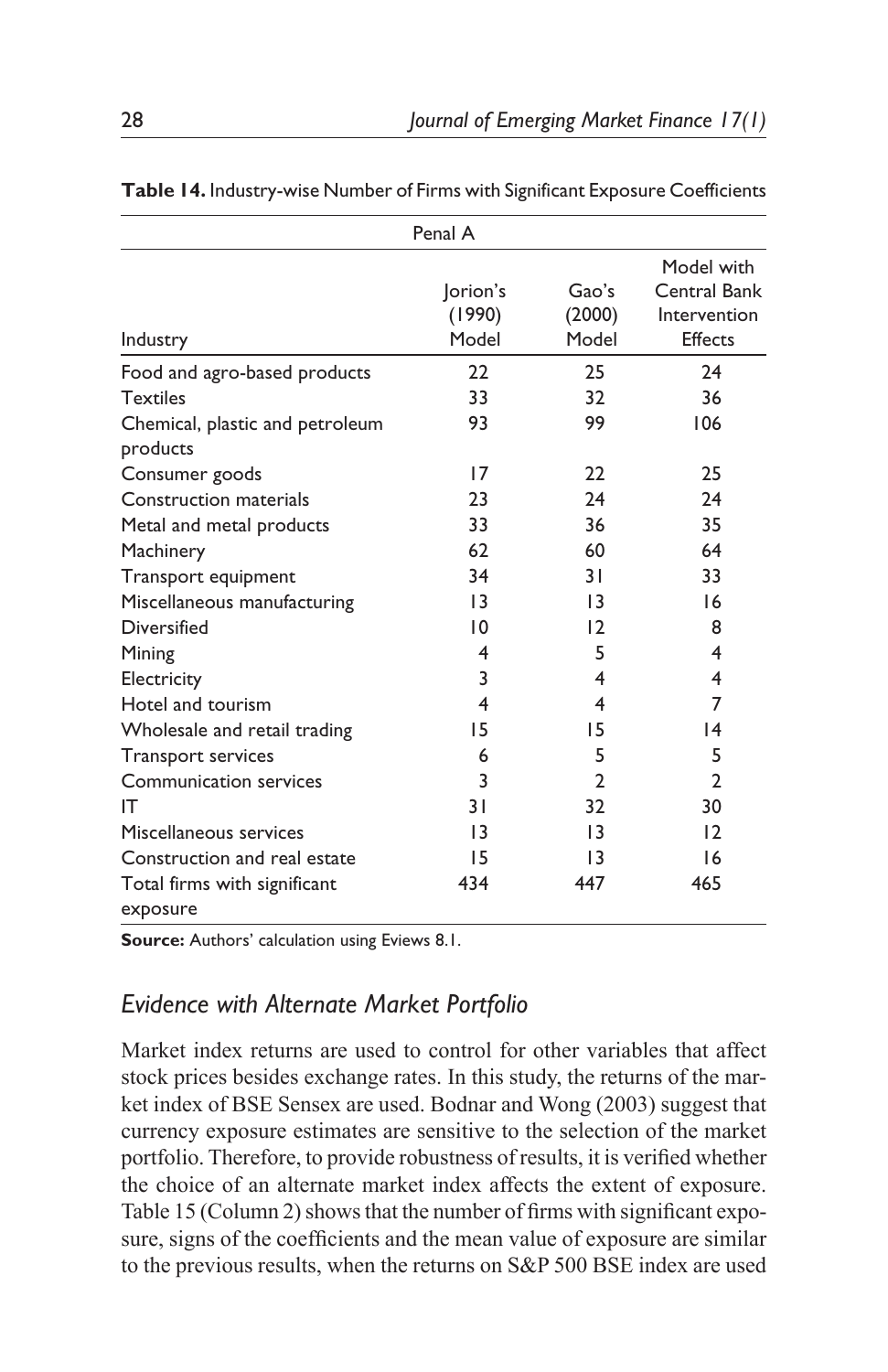|                                                                                                                                                                                                                                                                                                                                                                                        | Penal B                                                                                                                                      |                                                                                                                                              |                                                                                                                                              |
|----------------------------------------------------------------------------------------------------------------------------------------------------------------------------------------------------------------------------------------------------------------------------------------------------------------------------------------------------------------------------------------|----------------------------------------------------------------------------------------------------------------------------------------------|----------------------------------------------------------------------------------------------------------------------------------------------|----------------------------------------------------------------------------------------------------------------------------------------------|
| Industry                                                                                                                                                                                                                                                                                                                                                                               | lorion's<br>(1990)<br>Model                                                                                                                  | Gao's<br>(2000)<br>Model                                                                                                                     | Model with<br>Central Bank<br>Intervention<br><b>Effects</b>                                                                                 |
| Food and agro-based products<br><b>Textiles</b><br>Chemical, plastic and petroleum<br>products<br>Consumer goods<br>Construction materials<br>Metal and metal products<br>Machinery<br>Transport equipment<br>Miscellaneous manufacturing<br>Diversified<br>Mining<br>Electricity<br>Hotel and tourism<br>Wholesale and retail trading<br>Transport services<br>Communication services | 1.696<br>1.386<br>1.536<br>1.686<br>1.399<br>1.709<br>1.675<br>1.524<br>1.731<br>1.650<br>1.571<br>2.045<br>1.595<br>1.726<br>1.464<br>2.117 | 1.758<br>1.694<br>1.729<br>1.997<br>1.692<br>1.870<br>1.861<br>1.702<br>1.938<br>1.630<br>1.948<br>1.684<br>1.763<br>1.952<br>1.579<br>2.795 | 1.775<br>1.797<br>1.993<br>2.188<br>1.806<br>2.136<br>1.976<br>1.723<br>2.138<br>1.871<br>2.193<br>1.613<br>1.620<br>2.182<br>1.748<br>3.109 |
| IT<br>Miscellaneous services<br>Construction and real estate<br>Average of exposure coefficients of<br>all firms                                                                                                                                                                                                                                                                       | 2.146<br>2.135<br>2.129<br>1.668                                                                                                             | 2.409<br>2.262<br>2.251<br>1.8626                                                                                                            | 2.560<br>2.390<br>2.060<br>2.009                                                                                                             |

|  |  |  |  |  | Table 14. Average Value of Significant Exposure Coefficients for Each Industry |  |  |
|--|--|--|--|--|--------------------------------------------------------------------------------|--|--|
|--|--|--|--|--|--------------------------------------------------------------------------------|--|--|

**Source:** Authors' calculation using Eviews 8.1.

in regression equation (7). This indicates that the results are robust to the choice of the market portfolio.

# *Sub-period Analysis*

One of the major challenges that emerging market firms faced in the last decade was the financial crisis of 2008/2009. Because financial crisis must have influenced the extent of emerging market firms' exchange rate exposure, and also for the purpose of examining the robustness of exposure coefficients, firm-level exposure is examined during two subperiods. The first sub-period is from April 2001 to December 2007, the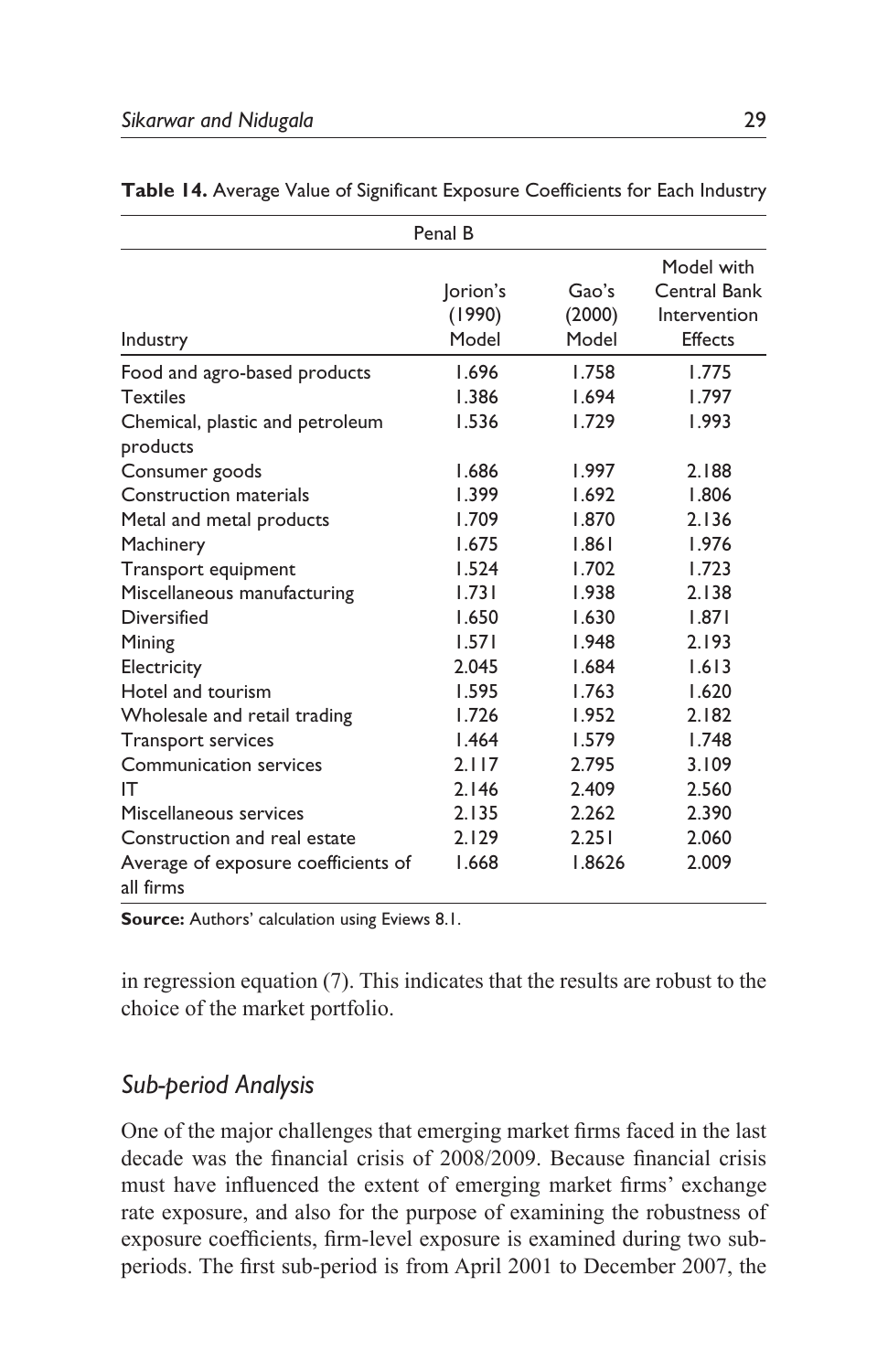pre-crisis period, and the second is from January 2008 to March 2013, the post-crisis period. Table 15 (Columns 3 and 4) presents the proportion of firms exposed significantly in each period. Consistent with full period results, high levels of exposure are found across two sub-periods, though the percentage of significantly exposed firms is different among periods. Specifically, the proportion of firms with significant exposure increased from pre-crisis period (43%) to post-crisis period (63%).

The mean exposure for the significantly exposed firms indicates that the recent financial crisis leads to an increase in the size of exchange rate exposure, with the average rising to 2.44 during post-crisis period from 2.29 during pre-crisis period. These results are consistent with prior studies (Lin, 2011; Ye et al., 2014) which report that the financial crisis caused higher exchange rate exposure for emerging market firms including in India. Overall, it is found that exchange rate exposure is persistent for sample firms across the sub-periods.

|                                                                | Exposure                                                  | Sub-period Analysis                                       |                                                                      |  |
|----------------------------------------------------------------|-----------------------------------------------------------|-----------------------------------------------------------|----------------------------------------------------------------------|--|
|                                                                | Coefficients<br>Using<br>Alternate<br>Market<br>Portfolio | Pre-crisis<br>Period<br>(April 2001-<br>December<br>2007) | Crisis and<br>Post-crisis<br>Period<br>(January 2008-<br>March 2013) |  |
| No. of firms with significant<br>exposure                      | 466                                                       | 281                                                       | 410                                                                  |  |
| % of sample firms with significant<br>exposure                 | 71.5                                                      | 43.1                                                      | 63.0                                                                 |  |
| No. of firms with positive<br>significant exposure (10% level) | 466                                                       | 277                                                       | 410                                                                  |  |
| No. of firms with negative<br>significant exposure (10% level) | 0                                                         | 4                                                         | 0                                                                    |  |
| Average value of exposure<br>coefficients of all firms         | 1.645                                                     | 1.361                                                     | 1.799                                                                |  |
| Average value of significant<br>exposure coefficients          | 2.005                                                     | 2.290                                                     | 2.440                                                                |  |
| Minimum                                                        | $-1.713$                                                  | $-4.396$                                                  | $-4.540$                                                             |  |
| Maximum                                                        | 4.834                                                     | 5.726                                                     | 7.489                                                                |  |
| Standard deviation                                             | 0.760                                                     | 1.321                                                     | 1.270                                                                |  |

#### **Table 15.** Robustness Analyses

**Source:** Authors' calculation using Eviews 8.1.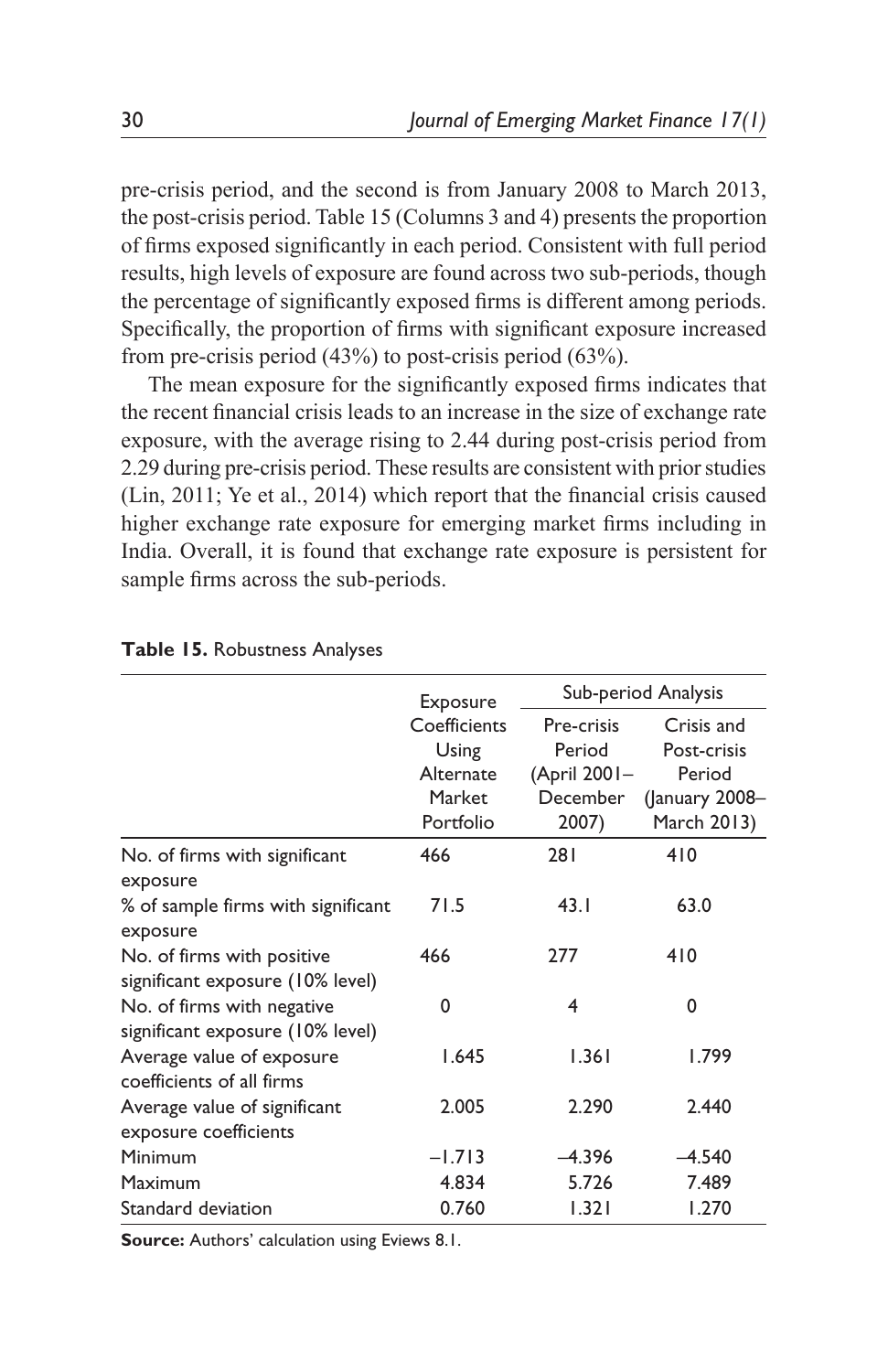## **Conclusion**

The inconclusiveness of empirical findings about the relationship between exchange rate changes and the value of the firm gives rise to the 'exposure puzzle' (Bartram & Bodnar, 2007). Measurement biases and methodological weaknesses are possible explanations mentioned by prior literature (Bodnar & Wong, 2003; Priestley & Ødegaard, 2007). This study contributes to this area of the extant literature by arguing that exposure puzzle can be attributed to the measurement biases due to the use of spot actual changes in exchange rate for estimating the exposure by prior studies.

Using a sample of 652 Indian firms, this study explores the relationship between unanticipated exchange rate changes and stock returns by using a different approach to the majority of the extant literature. The study incorporates central bank intervention effects in the macroeconomic model of Gao (2000) to capture unanticipated changes in exchange rate. The analysis finds that the use of unanticipated exchange rate changes generated from proposed macroeconomic model reveals 72 per cent of firms with significant exposure, while actual exchange rate changes detect only 66 per cent of firms with significant exposure. Also, the average size of exposure across sample firms increases to 2.009 from 1.67, once the unanticipated changes are considered. The estimates of exposure coefficients are further uncovered during the sub-periods of varying degree of central bank intervention. The findings also support the moral hazard hypothesis by revealing the higher exposure of firms during the period of larger intervention. Therefore, this study provides new evidence that the intervention by central bank, through its effects on exchange rates, has a major impact on the level of firms' exchange rate exposure.

The findings have important theoretical and practical implications. In terms of theoretical significance, the results explain the exposure puzzle by providing evidence that the central bank intervention is an important variable that affect exposure estimates of firms in the emerging countries that have managed float regime. Also the findings extend the existing theoretical literature supporting the moral hazard hypothesis. In terms of practical significance, the study suggests a new approach for managers to measure the exposure of their firms which could further help them to formulate their hedging policies.

Future research may focus on the exposure of unlisted firms taking their earnings and cash flows as a proxy for firm value. The standard market model of Jorion (1990) used in this study to estimate the exposure does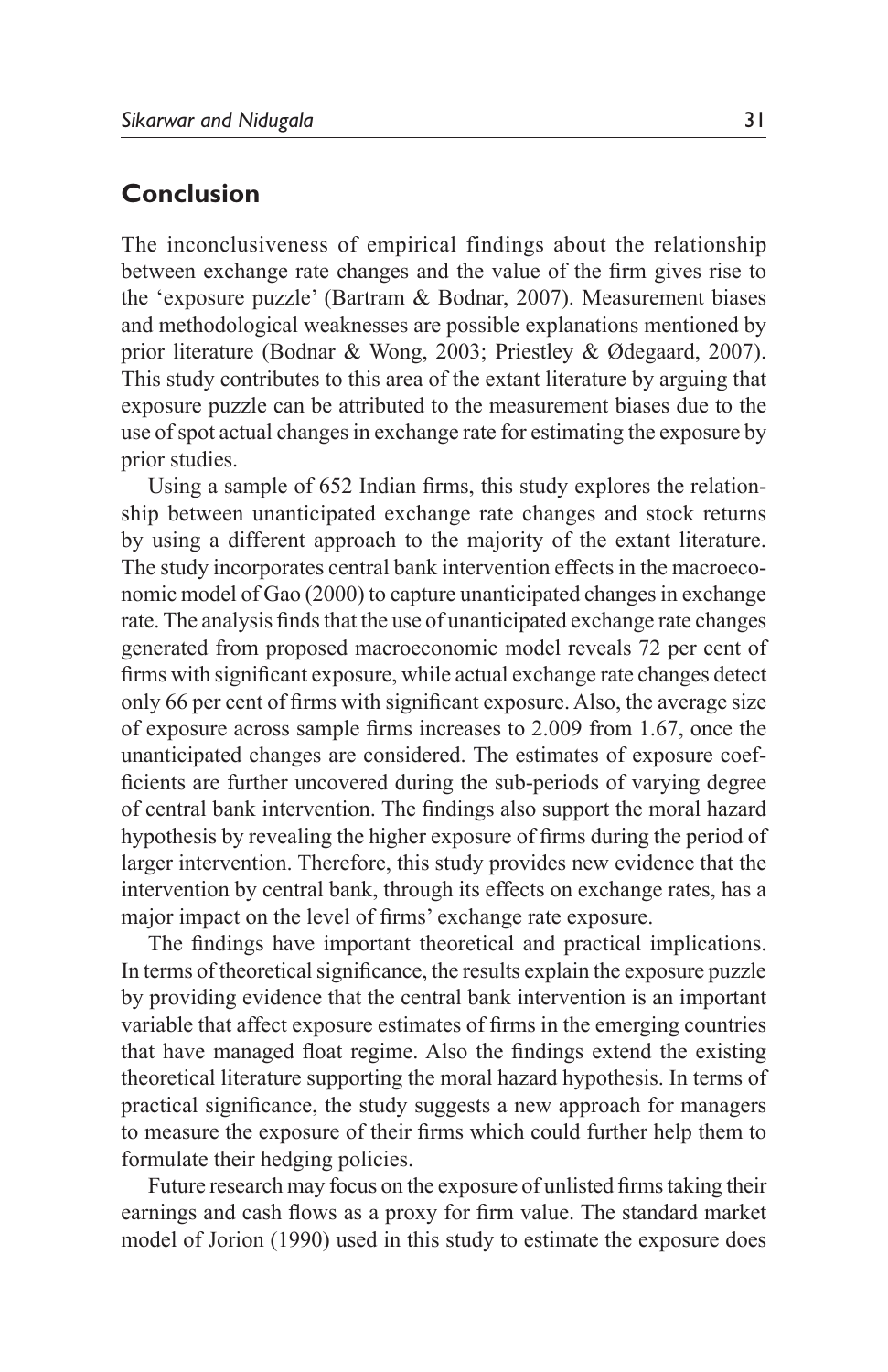not include firm-specific controls which might be a possible alternative for future research.

#### **References**

- Adler, M., & Dumas, B. (1984). Exposure to currency risk : Definition and measurement. *Financial Management*, *13*(2), 41–50.
- Aggarwal, R., & Harper, J. T. (2010). Foreign exchange exposure of 'domestic' corporations. *Journal of International Money and Finance*, *29*(8), 1619–1636.
- Allayannis, G., & Ofek, E. (2001). Exchange rate exposure, hedging, and the use of foreign currency derivatives. *Journal of International Money and Finance*, *20*(2), 273–296.
- Amihud, Y. (1994). Exchange rates and corporate performance. In Y. Amihud & R. Levich (Eds), *Evidence on exchange rates and the valuation of equity shares* (pp. 49–59). Irwin, IL: Irwin Professional Publishers.
- Aysun, U., & Guldi, M. (2011). Exchange rate exposure: A nonparametric approach. *Emerging Markets Review*, *12*(4), 321–337.
- Bacha, O. I., Mohamad, A., Raihan, S., & Mohd, S. (2013). Foreign exchange exposure and impact of policy switch: The case of Malaysian listed firms. *Applied Economics*, *45*(20), 2974–2984.
- Bartov, E. L. I., & Bodnar, G. M. (1994). Firm valuation, earnings expectations, and the exchange-rate exposure effect. *The Journal of Finance*, *44*(5), 1755–1786.
- Bartram, S. M. (2004). Linear and nonlinear foreign exchange rate exposures of German nonfinancial corporations. *Journal of International Money and Finance*, *23*(4), 673–699.
- Bartram, M., & Bodnar, G. M. (2007). The exchange rate exposure puzzle. *Managerial Finance*, *33*(9), 642–666.
- Bodnar, G. M., & Gentry, W. M. (1993). Exchange rate exposure and industry characteristics: Evidence from Canada, Japan, and the USA. *Journal of International Money and Finance*, *12*(1), 29–45.
- Bodnar, G. M., & Wong, M. H. F. (2003). Estimating exchange rate exposures: Issues in model structure. *Financial Management*, *32*(1), 35–67.
- Bredin, D., & Hyde, S. (2011). Investigating sources of unanticipated exposure in industry stock returns. *Journal of Banking and Finan*ce, *35*(5), 1128–1142.
- Chaieb, I., & Mazzotta, S. (2013). Unconditional and conditional exchange rate exposure. *Journal of International Money and Finance*, *32*, 781–808.
- Chang, F.-Y., Hsin, C.-W., & Shiah-Hou, S.-R. (2013). A re-examination of exposure to exchange rate risk: The impact of earnings management and currency derivative usage. *Journal of Banking & Finance*, *37*(8), 3243–3257.
- Choi, J. J., Elyasiani, E., & Kopecky, K. J. (1992). The sensitivity of bank stock returns to market, interest and exchange rate risks. *Journal of Banking and Finance*, *16*(5), 983–1004.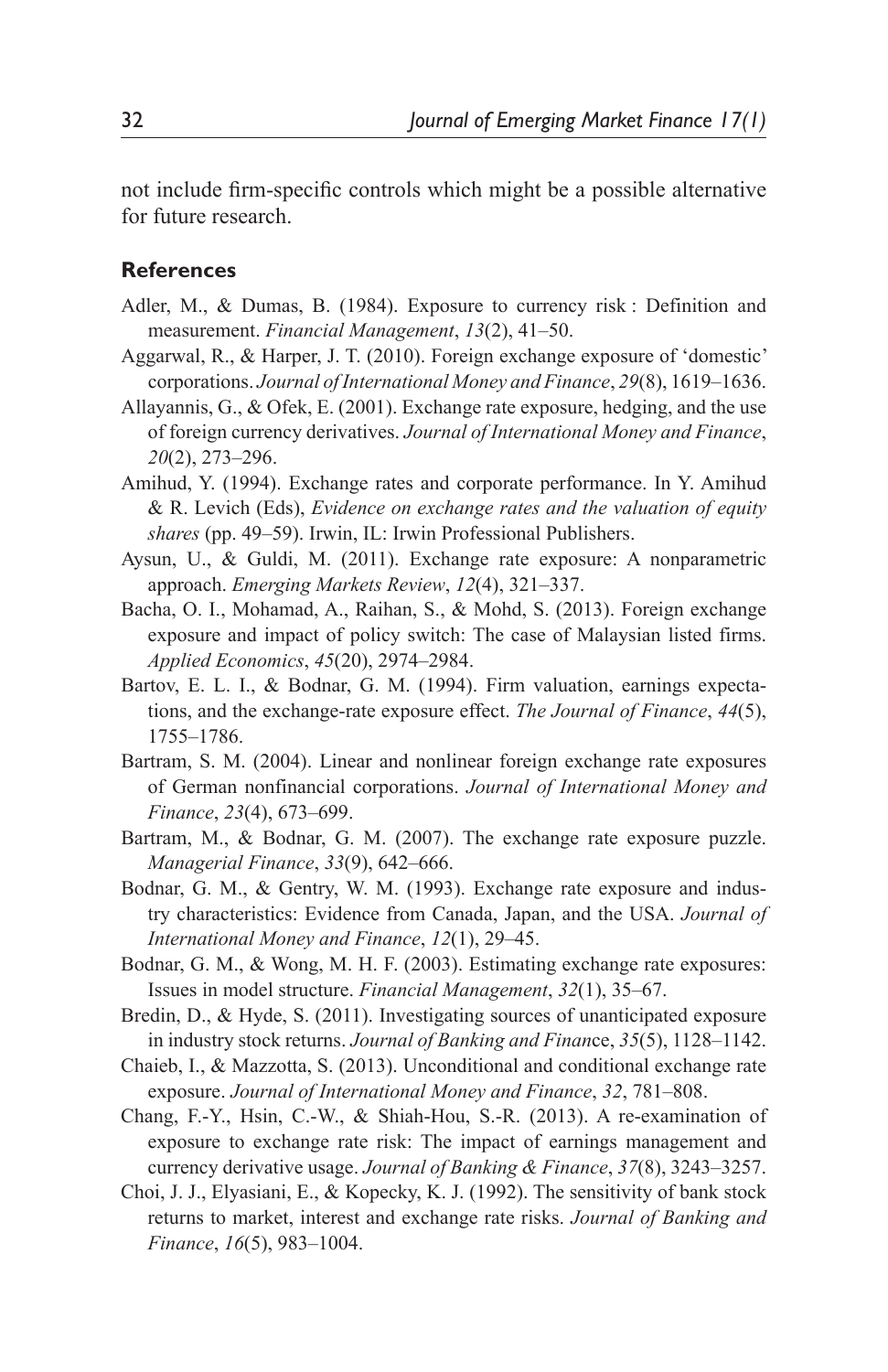- Choi, J. J., & Prasad, A. I. (1995). Exchange risk sensitivity and its determinants: A firm and industry analysis of U.S. multinationals. *Financial Management*, *24*(3), 77–88.
- Chow, E. H., Lee, W. Y., & Solt, M. E. (1997). The economic exposure of U.S. multinational firms. *The Journal of Financial Research*, *20*(2), 191–210.
- Chue, T. K., & Cook, D. (2008). Emerging market exchange rate exposure. *Journal of Banking and Finance*, *32*(7), 1349–1362.
- Doidge, C., Griffin, J., & Williamson, R. (2002). *Does exchange rate exposure matter?* (Working paper). Ohio State University, Arizona State University, and Georgetown University.
- ———. (2006). Measuring the economic importance of exchange rate exposure. *Journal of Empirical Finance*, *13*(4/5), 550–576.
- Dominguez, K. M., & Frankel, J. A. (1993). Does foreign-exchange intervention matter ? The portfolio effect. *The American Economic Review*, *83*(5), 1356–1369.
- Dominguez, K. M., & Tesar, L. L. (2006). Exchange rate exposure. *Journal of International Economics*, *68*(1), 188–218.
- Doukas, J. A., Hall, P. H., & Lang, L. H. P. (2001). Exchange rate exposure at the firm and industry level. *Financial Markets*, *Institutions & Instruments*, *12*(5), 291–347.
- Dua, P., & Ranjan, R. (2012). *Exchange rate policy and modelling in India* (1st ed.). New Delhi: Oxford University Press.
- Eichengreen, B., & Huasmann, R. (1999). *Exchange rates and financial fragility* (No. 7418). Cambridge: National Bureau of Economic Research.
- Enders, W. (2009). *Applied econometric time series* (3rd ed.). Alabama: John Wiley & sons, Inc.
- Eun, C. S., & Resnick, B. G. (2014). *International financial managment* (7th ed.). New York: McGraw-Hill/Irwin.
- Evrensel, A. (2013). *International Finance for Dummies* (1st ed., p. 336). Hoboken, New Jersey: John Wiley & sons, Inc.
- Faff, R. W., & Marshall, A. (2005). International evidence on the determinants of foreign exchange rate exposure of multinational corporations. *Journal of International Business Studies*, *36*(5), 539–558.
- Fatum, R., & King, M. R. (2006). *Rules verses discretion in foreign exchange intervention: Evidence from official Bank of Canada high-frequency data*  (EPRU Working Paper No. 05-06). Copenhagen: Department of Economics, University of Copenhagen.
- Francis, B. B., Hasan, I., & Hunter, D. M. (2008). Can hedging tell the full story? Reconciling differences in United States aggregate- and industry-level exchange rate risk premium. *Journal of Financial Economics*, *90*(2), 169–196.
- Fraser, S. P., & Pantzalis, C. (2004). Foreign exchange rate exposure of US multinational corporations: A firm-specific approach. *Journal of Multinational Financial Management*, *14*(3), 261–281.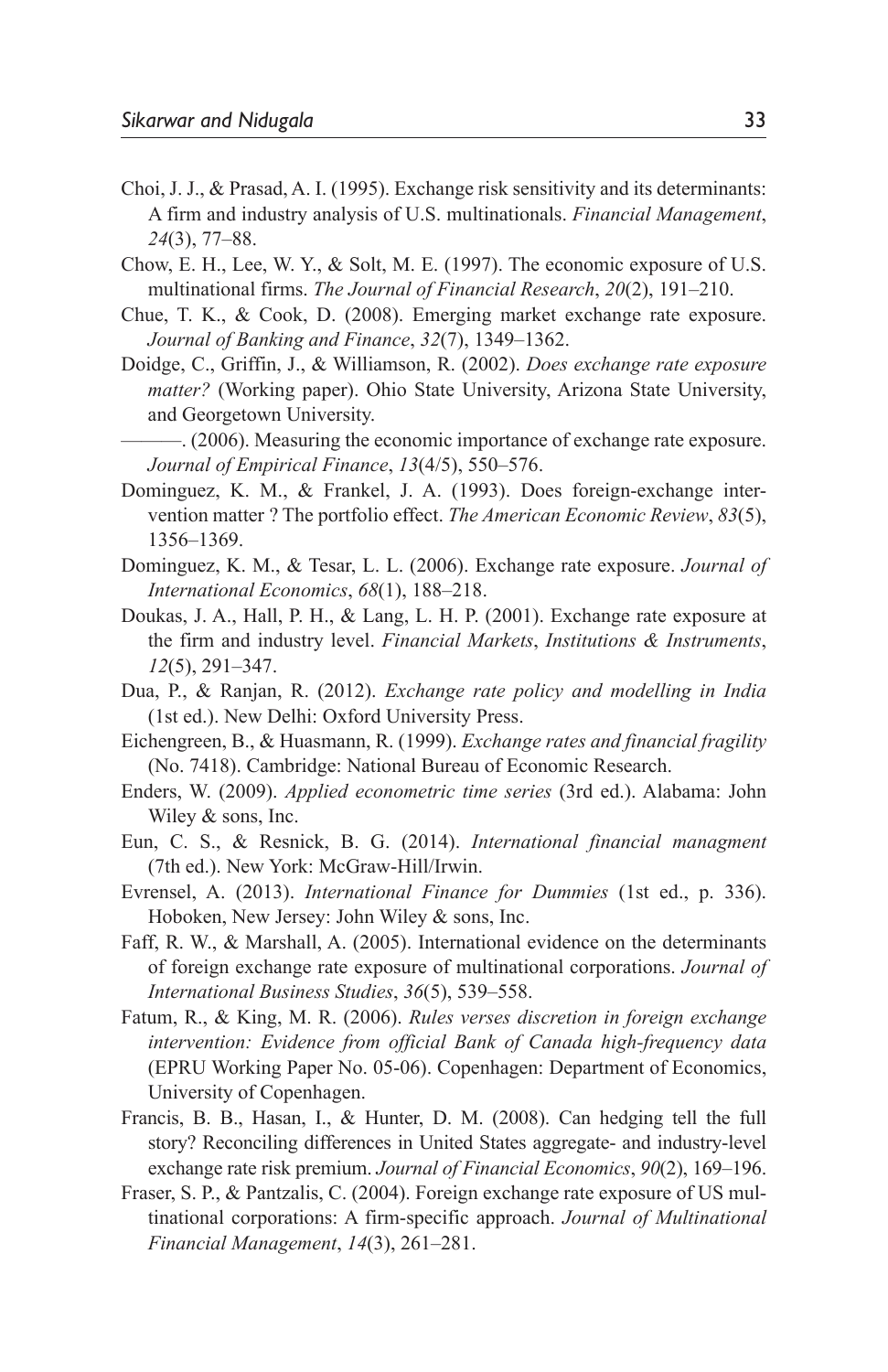- Galati, G., Melick, W., & Micu, M. (2005). Foreign exchange market intervention and expectations: The yen/dollar exchange rate. *Journal of International Money and Finance*, *24*(6), 982–1011.
- Gao, T. (2000). Exchange rate movements and the profitability of U.S. multinationals. *Journal of International Money and Finance*, *19*(1), 117–134.
- Goodhart, C. A. E., & Hesse, T. (1993). Central Bank Forex intervention assessed in continuous time. *Journal of International Money and Finance*, *12*(4), 368–389.
- Greene, W. H. (2002). *Econometric analysis*. New Jersey: Prentice hall International.
- Gujarati, D. (2002). *Basic econometrics*. New York: McGraw-Hill.
- He, J., & Ng, L. K. (1998). The foreign exchange exposure of Japanese multinational corporations. *The Journal of Finance*, *53*(2), 733–753.
- Hekman, C. R. (1983). Measuring foreign exchange exposure: A practical theory and its application. *Financial Analysts Journal*, *39*(5), 59–65.
- ———. (1985). A financial model of foreign exchange exposure. *Journal of International Business Studies*, *16*(2), 83–99.
- Hoshikawa, T. (2008). The effect of intervention frequency on the foreign exchange market: The Japanese experience. *Journal of International Money and Finance*, *27*(4), 547–559.
- Hung, J. (1997). Intervention strategies and exchange rate volatility: A noise trading perspective. *Journal of International Money and Finance*, *6*(5), 779–793.
- Hutson, E., & Laing, E. (2014). Foreign exchange exposure and multinationality. *Journal of Banking and Finance*, *43*, 97–113.
- Hutson, E., & Stevenson, S. (2010). Openness, hedging incentives and foreign exchange exposure: A firm-level multi-country study. *Journal of International Business Studies*, *41*(1), 105–122.
- Jongen, R., Muller, A., & Verschoor, W. F. C. (2012). Using survey data to resolve the exchange risk exposure puzzle: Evidence from U.S. multinational firms. *Journal of International Money and Finance*, *31*(2), 148–169.
- Jorion, P. (1990). The exchange-rate exposure of U.S. multinationals. *The Journal of Business*, *63*(3), 331–345.
- Khoo, A. (1994). Estimation of foreign exchange exposure: An application to mining companies in Australia. *Journal of International Money and Finance*, *13*(3), 342–363.
- Kim, S., Minh, C., & Pham, D. (2006). Is foreign exchange intervention by central banks bad news for debt markets? A case of Reserve Bank of Australia's interventions 1986–2003. *International Financial Markets*, *Institutions and Money*, *16*(2), 446–467.
- Kiymaz, H. (2003). Estimation of foreign exchange exposure: An emerging market application. *Journal of Multinational Financial Management*, *13*(1), 71–84.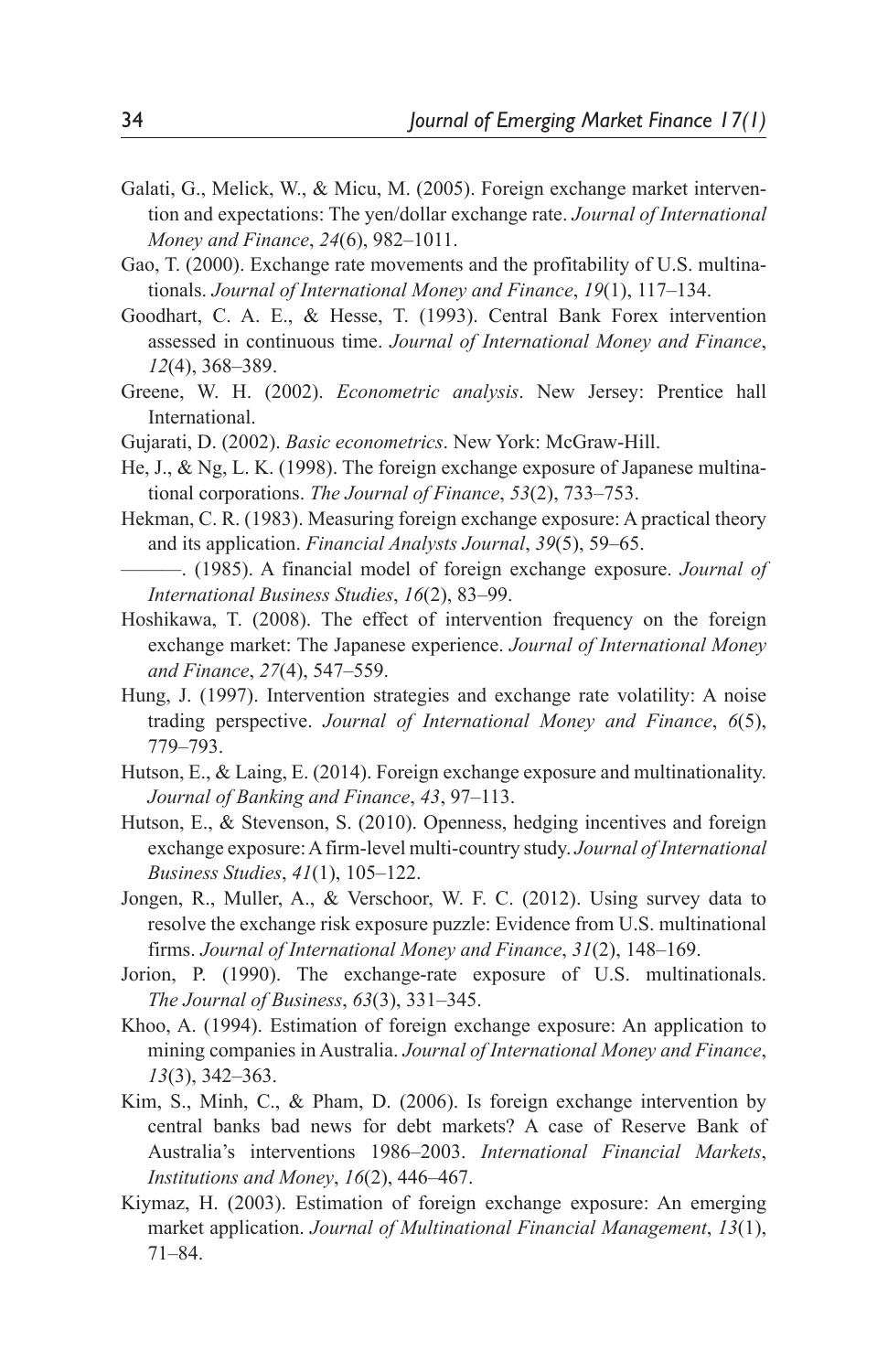- Li, J., Tsiakas, I., & Wang, W. (2014). Predicting exchange rates out of sample: Can economic fundamentals beat the random walk? *Journal of Financial Econometrics*, *13*(2), 1–49.
- Lin, C. (2011). Exchange rate exposure in the Asian emerging markets. *Journal of Multinational Financial Management*, *21*(4), 224–238.
- Loudon, G. (1993). The foreign exchange operating exposure of Australian stocks. *Accounting and Finance*, *32*(1), 19–32.
- Maysami, R. C., & Koh, T. S. (2000). A vector error correction model of the Singapore stock market. *International Review of Economics and Finance*, *9*(1), 79–96.
- Muller, A., & Verschoor, W. F. C. (2007). Asian foreign exchange risk exposure. *Journal of Japanese International Economics*, *21*(1), 16–37.
- Neely, C. J. (1999). An introduction to capital controls. *Federal Reserve Bank of St*. *Louis Review*, *81*(6), 13–30.
- ———. (2000). The practice of central bank intervention: Looking under the hood. *Central Banking*, *11*(2), 24–37.
- Newey, W. K., & West, K. D. (1987). A simple, positive semi-definite, heteroskedasticity and autocorrelation consistent covariance matrix. *Econometrica*, *55*(3), 703–708.
- Parsley, D. C., & Popper, H. A. (2006). Exchange rate pegs and foreign exchange exposure in East and South East Asia. *Journal of International Money and Finance*, *25*(6), 992–1009.
- Patnaik, I., & Shah, A. (2010). Does the currency regime shape unhedged currency exposure? *Journal of International Money and Finance*, *29*(5), 760–769.
- Petersen, M. A. (2009). Estimating standard errors in finance panel data sets: Comparing approaches. *The Review of Financial Studies*, *22*(1), 435–480.
- Priestley, R., & Ødegaard, B. A. (2007). Linear and nonlinear exchange rate exposure. *Journal of International Money and Finance*, *26*(6), 1016–1037.
- Rees, W., & Unni, S. (2005). Exchange rate exposure among European firms: Evidence from France, Germany and the UK. *Accounting and Finance*, *45*(3), 479–497.
- Reitz, S. (2002). *Central bank intervention and exchange rate expectations: Evidence from the daily DM/US-dollar exchange rate* (Discussion paper 17/02). Economic Research Centre of the Deutsche Bundesbank.
- Rossi, J. L. Jr. (2011). Exchange rate exposure, foreign currency debt, and the use of derivatives: Evidence from Brazil. *Emerging Markets Finance and Trade*, *47*(1), 67–89.
- ———. (2012). Understanding Brazilian companies' foreign exchange exposure. *Emerging Markets Review*, *13*(3), 352–365.
- Shapiro, A. C. (1975). Exchange rate changes, inflation, and the value of the multinational corporation. *The Journal of Finance*, *30*(2), 485–502.
- Tsai, I., Chiang, M., Tsai, H., & Liou, C.-H. (2014). Hot money effect or foreign exchange exposure? Investigation of the exchange rate exposures of